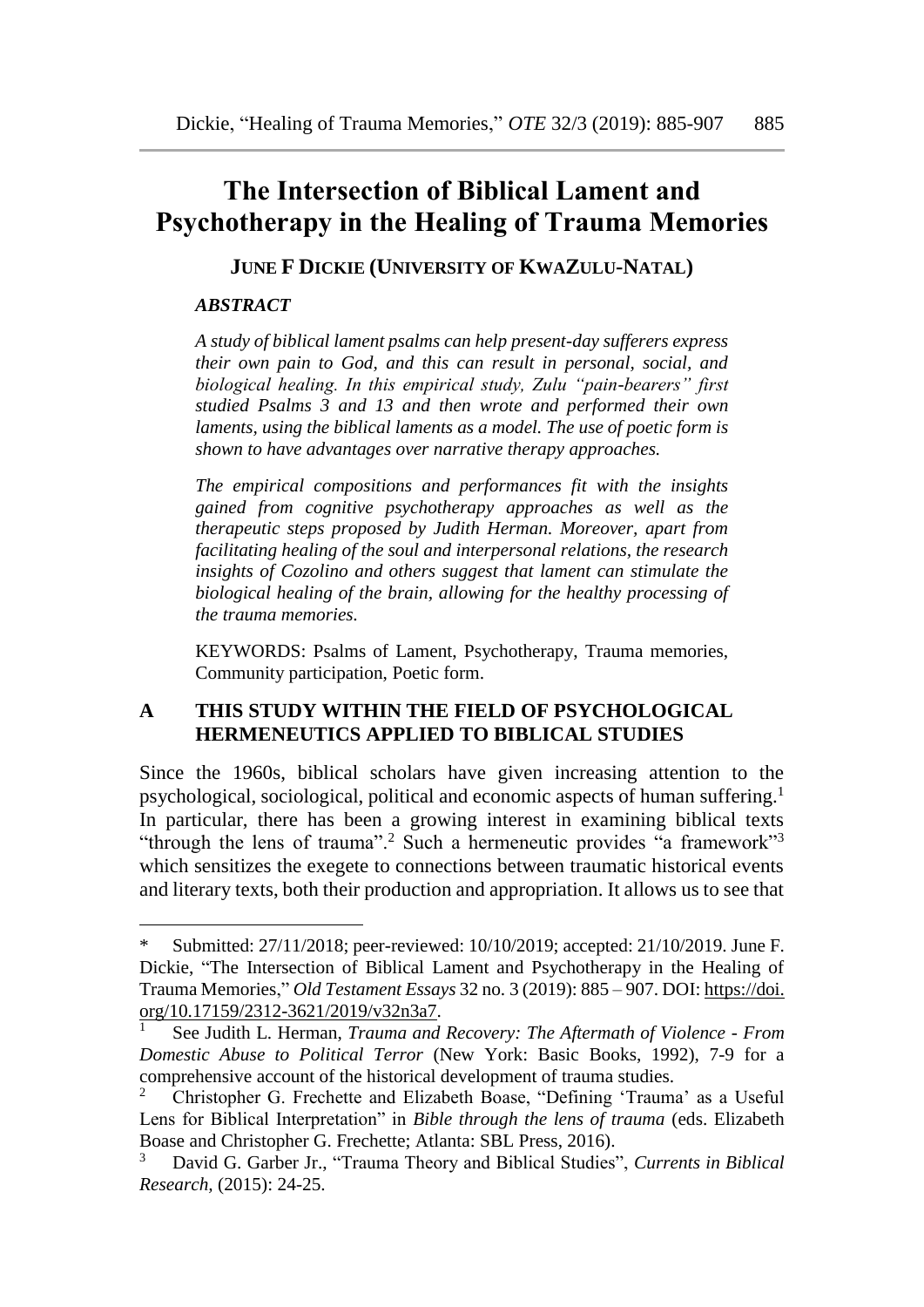language relates to traumatic experiences in two ways: first, language reveals the effects of the trauma, and second, language creates mechanisms of survival, recovery and resilience.<sup>4</sup>

Most work by biblical scholars has been done in the former domain, looking at texts of violence or pain and seeking to identify the trauma underlying the accounts. For example, many focus on the message of biblical prophets, such as Jeremiah,<sup>5</sup> Isaiah,<sup>6</sup> Ezekiel,<sup>7</sup> Nahum,<sup>8</sup> Micah,<sup>9</sup> and Joel.<sup>10</sup> Such scholars explain how written prophecy helped people cope in the aftermath of trauma, giving meaning to "shocking occurrences".<sup>11</sup> Following war and community dislocation, the prophetic writings assisted in the re-ordering of values and the creating of new symbolic and social worlds.<sup>12</sup>

More recently, trauma studies has moved beyond a focus on the prophetic writings to include other biblical texts,<sup>13</sup> such as Genesis<sup>14</sup> and Exodus.<sup>15</sup> In these studies, the focus is still on how ancient victims testified to their traumatic experiences. However, some scholars are recognizing the need to mine ancient

<sup>&</sup>lt;sup>4</sup> Frechette and Boase, "Defining 'Trauma' as a Useful Lens", 12-13.

<sup>5</sup> E.g., L. Juliana Claassens, "Preaching the Pentateuch: reading Jeremiah's sermons through the lens of cultural trauma", *[Scriptura](http://www.scielo.org.za/scielo.php?script=sci_serial&pid=2305-445X&lng=en&nrm=iso)*, 116/2 (2017). Also, Louis Stulman, "Reflections on the Prose Sermons in the Book of Jeremiah: Duhm's and Mowinckel's Contributions to Contemporary Trauma Readings" in *Bible through the lens of Trauma*  (eds. Christopher Frechette and Elizabeth Boase; Atlanta: SBL, 2016).

<sup>6</sup> Elizabeth Esterhuizen, "A Study of the Tension between Despair and Hope in Isaiah 7 and 8 from a Perspective of Trauma and Posttraumatic Growth" (D.Th thesis, UNISA, 2017).

<sup>7</sup> Ruth Poser, "No Words: The Book of Ezekiel as Trauma Literature and a Response to Exile" in *Bible through the lens of Trauma* (eds. Christopher Frechette and Elizabeth Boase; Atlanta: SBL, 2016).

Klaas Spronk, "The avenging God of Nahum as comforter of the traumatized". *[Acta Theologica](http://www.scielo.org.za/scielo.php?script=sci_serial&pid=1015-8758&lng=en&nrm=iso)*, 38, suppl.26 (2018).

Alphonso Groenewald, ["Micah 4: 1-5 and a Judean experience of trauma"](http://www.scielo.org.za/scielo.php?script=sci_arttext&pid=S2305-445X2017000100015), *Scriptura*, 116/2 (2017).

Micah L. Haney, ["Reading Joel as a Rhetorical-Therapeutic Response to Trauma"](http://search.proquest.com/openview/2b3fab1acb6ba492980707916d2f2830/1?pq-origsite=gscholar&cbl=18750&diss=y) **(**Ph.D thesis, Fuller Theological Seminary), 2019.

<sup>&</sup>lt;sup>11</sup> Ron Eyerman, "Social Theory and Trauma," *Acta Sociologica* 56/1 (2013):41.

Louis Stulman, "Reading the Bible through the Lens of Trauma and Art" in *Trauma and Traumatization in Individual and Collective Dimensions: Insights from Biblical Studies and Beyond*, (eds. Eve-Marie Becker, Jan Dochhorn, and Else Holt; Göttingen: Vandenhoeck & Ruprecht, 2014), 189.<br><sup>13</sup> Garbor, "Trauma Theory and Biblical Studiesi

<sup>&</sup>lt;sup>13</sup> Garber, "Trauma Theory and Biblical Studies", 25.<br><sup>14</sup> Eleanor C. Craig, "'Un Imaginable Boundaries': Pet

Eleanor C. Craig, "'Un Imaginable Boundaries': Performativity, Theology, and the Study of Trauma" (D.Th thesis, Harvard Divinity School), 2017.

<sup>&</sup>lt;sup>15</sup> Kathleen Rochester, "Reading the Exodus Story Alongside Case Studies of Abuse [and Betrayal in Family Relationships"](https://journals.sagepub.com/doi/abs/10.1177/0014524617731664), *The Expository Times* (2018). Online: [https://journals.sagepub.com/doi/abs/10.1177/0014524617731664.](https://journals.sagepub.com/doi/abs/10.1177/0014524617731664)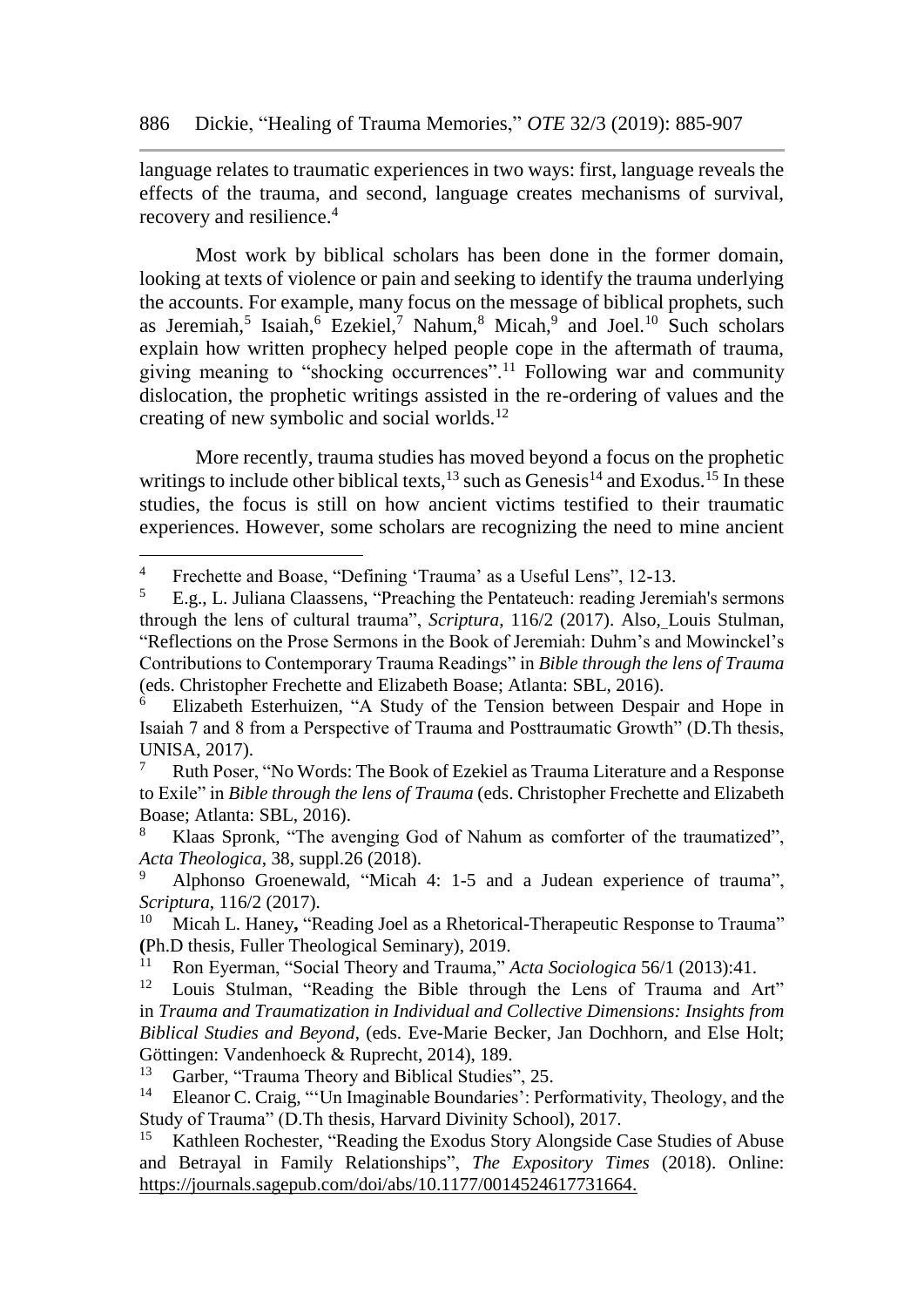biblical texts to serve people today, as they process their own traumatic experiences. This study fits into the latter domain, applying biblical text to help contemporary sufferers. In this area of work, Janzen's comment is particularly apt: "The use of trauma theory in the field of biblical studies is still in its infancy."<sup>16</sup>

Wayne Rollins, who in 1991 inaugurated the "Psychology and Biblical Studies Group" of the Society of Biblical Literature, suggests several areas for research, among which are "recognizing the biblical text and biblical interpretation as part of a psychic process in which conscious as well as unconscious factors are at work" and studying the "psycho-dynamic factors in biblical texts".<sup>17</sup> As noted, this is where most prior research has concentrated. However, Rollins also includes the need to study "levels of meaning a text can evoke in readers" and "different modes of 'actualizing' the text". These latter goals are the concern of this empirical work.

# **B INTRODUCTION TO THIS ARTICLE**

 $\overline{a}$ 

Psychological theories, especially those relating to the effects of trauma and criteria for healing, intersect with an understanding of biblical lament and the advantages it offers for trauma sufferers. The major problematic effects of trauma are damage to the soul (a loss of confidence in "who one is") and the intrusive nature of frightening memories. Biblical lament can contribute to the restoration of the soul, the replacement of negative memories with positive ones, and also facilitate the biological healing of the brain, allowing the raw memories to be properly processed so that they no longer intrude as unwanted flashbacks.

In this paper attention is first given to the impact of trauma on the brain, and in particular to the disruption in the processing of memories. This requires an understanding of the way the limbic system operates, to transform raw sensory data into long-term memories. There are two main views as to how trauma impacts this process, but both agree that the intrusive, negative memories need to be transformed. The approach of cognitive psychotherapy is then considered, with two theories being briefly mentioned. Principles which emerge from these theories will be used as a way of evaluating the method proposed in this article.

Several approaches to the healing of trauma utilize verbal means, often encouraging the sufferer to compose a trauma narrative. In this study, the advantages of poetry are suggested, particularly the use of memorable metaphors

<sup>16</sup> David Janzen, *The Violent Gift. Trauma's Subversion of the Deuteronomistic History's Narrative.* LHB/OTS 561 (New York/London: Bloomsbury, 2012), 238.

<sup>17</sup> Wayne G. Rollins, "The Bible and Psychology: New Directions in Biblical Scholarship," *Pastoral Psychology*, 45 (1997). Online: [https://doi.org/10.1007/](https://doi.org/10.1007/%20BF02251483)  [BF02251483.](https://doi.org/10.1007/%20BF02251483)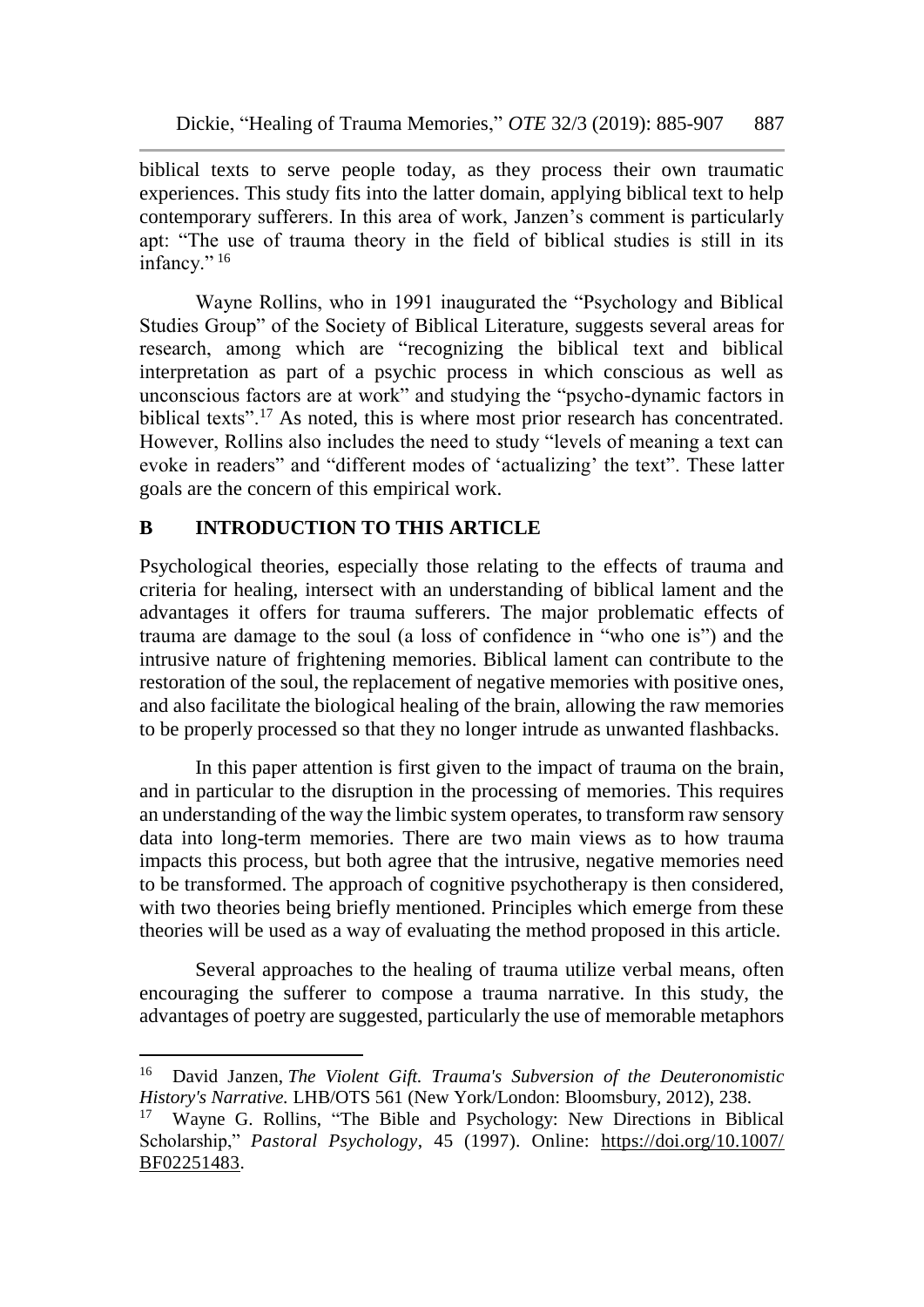to replace the troublesome images. The characteristics of biblical poems which complain about difficult circumstances are then studied to explore features that could be incorporated into contemporary laments. For this study, Psalms 3 and 13 are used as examples of individual laments. In the empirical work, participants (Zulu youth who are "pain-bearers") write and perform their own poems, incorporating some of the features of biblical lament. The characteristics of this process are compared with those suggested by trauma therapists as being essential for healing, and conclusions are made as to how lament could assist within the therapeutic program.

#### **C THE IMPACT OF TRAUMA ON THE BRAIN**

 $\overline{a}$ 

Trauma impacts the functioning of the brain in two major ways: first, the normal processing of memories is blocked, and second, core beliefs in the "implicit self" are shattered, resulting in a loss of one's sense of security. The first of these is treated in this article.

Raw sensory data arrive in the amygdala, $18$  from where they are quickly sent to the hippocampus for processing and storage as a biographical record in narrative memory.<sup>19</sup> Memory consists of mental constructs (or schema) which a person uses to make sense from an experience. <sup>20</sup> Processing requires assigning the memory to an existing (or new) schema, which is conscious and can usually be recalled. Only after an experience has been placed into a meaningful context can it be interpreted.<sup>21</sup> But during situations of trauma, memories are not properly processed. There are two views as to why this occurs: the first suggests there is a lack of schema to process the trauma memory,<sup>22</sup> and the second refers to "hippocampal atrophy".<sup>23</sup>

The early view believed that frightening or novel experiences may not easily fit into existing schema and thus may resist integration. The memories

<sup>&</sup>lt;sup>18</sup> The amygdala and hippocampus are parts of the brain which act synergistically to form long-term memories of significantly-emotional events.

<sup>19</sup> Richard J. McNally, *Remembering Trauma* (Cambridge, MA: Harvard Univ. Press,  $2003$ , 141.<br> $20$  Bessel

<sup>20</sup> Bessel A. van der Kolk and Onno van der Hart, "The Intrusive Past: The Flexibility of Memory and the Engraving of Trauma," in *Trauma. Explorations in Memory* (ed. Cathy Caruth; Baltimore: John Hopkins Univ. Press, 1995), 160.

<sup>21</sup> Daniel L. Schacter, "Implicit Memory: History and Current Status*," Journal of Experimental Psychology: Learning Memory, and Cognition, 13 (1987):501-518.*<br><sup>22</sup> Pierre Janet *Les médications psychologiques* 3 vols (Paris: Société 191

<sup>22</sup> Pierre Janet, *Les médications psychologiques.* 3 vols. (Paris: Société, 1919-25 reprint 1984).

E.g. John W. Newcomer, Gregg Selke, Angela K. Melson, Tamara Hershey, Suzanne Craft, Katherine Richards, and Arny L. Alderson, "Decreased memory performance in healthy humans induced by stress level cortisol treatment," *Archives of General Psychiatry*, 56 (1999):527-533.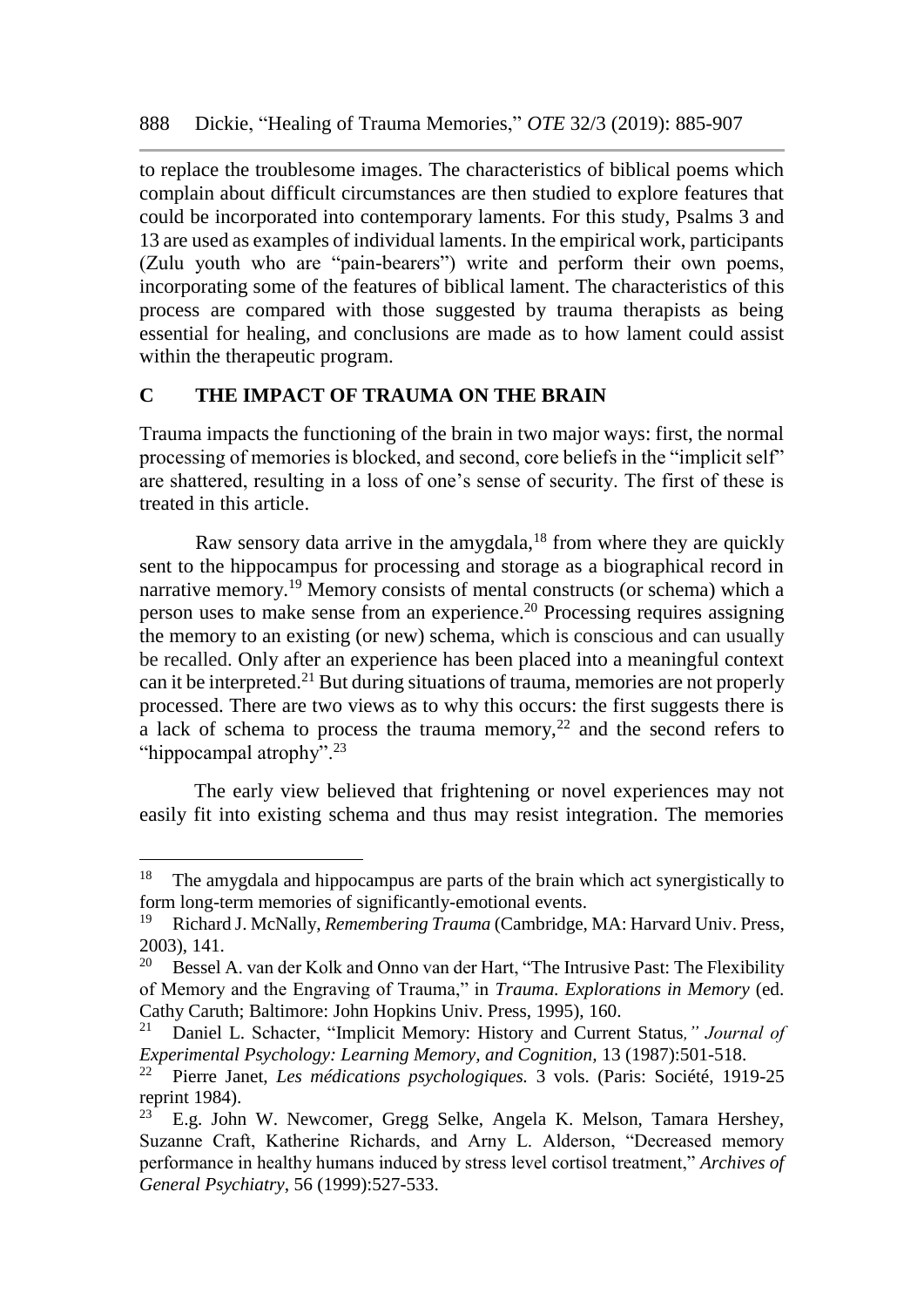then become dissociated, to return intrusively as fragmented sensory images.<sup>24</sup> For healing to occur, the trauma memories must become integrated with existing schema, and be transformed into language.

The "hippocampal atrophy" hypothesis proposes that during trauma, the adrenal glands over-secrete a hormone (GC) resulting in hyperactivity in the amygdala and the dysfunction of the hippocampus.<sup>25</sup> Consequently, new sensory data are not processed and stored in biographical memory, but remain in the amygdala as raw, noxious emotions and sensory fragments.<sup>26</sup> The memory is not conscious and cannot be voluntarily recalled, but is evoked automatically and involuntarily (as a "flashback") in conditions reminiscent of the original trauma event. The sensory material, predominantly visual, is experienced as if happening in the present. It is often impossible to articulate this trauma memory verbally. $27$  As a result, subconscious memories control behaviour, causing the sufferer to have emotional problems in relating to stimuli in the environment (including people).<sup>28</sup>

## **1 Approaches to trauma healing using cognitive psychotherapy**

Clearly the intrusive, negative memories need to be transformed into a benign form. Cognitive therapists seek to do this by reconstructing the trauma memory, removing the associated negative emotion, and integrating it into the person's personal biography as an event in the past. Two theories suggest different ways to transform the trauma memory. Emotional processing theory emphasizes the importance of incorporating "non-confirming" information into the traumamemory.<sup>29</sup> Dual Representation theory<sup>30</sup> suggests that memories which are situationally-accessible (often comprising powerful visual images which provoke excessive fear) must be converted into verbally-accessible memories (which have meaning).<sup>31</sup> The method is to associate new, positive images with

<sup>24</sup> <sup>24</sup> Van der Kolk and van der Hart, "The Intrusive Past," 176.<br><sup>25</sup> MeNally, Remembering Trauma, 137

<sup>25</sup> McNally, *Remembering Trauma*, 137.

<sup>26</sup> Edward Hug, "A Neuroscience perspective on psychodrama" in *Psychodrama. Advances in Theory and Practice* (eds. Clark Baim, Jorge Burmeister and Manuela Maciel; London: Routledge, 2007), 232.

<sup>&</sup>lt;sup>27</sup> Elizabeth A. Brett and Robert Ostroff, "Imagery and Post-Traumatic Stress Disorder: An Overview," *American Journal of Psychiatry*, 142 (1985):417-424.<br><sup>28</sup> See van der Kolk and van der Hart. "The Intrusive Past." 164

<sup>&</sup>lt;sup>28</sup> See van der Kolk and van der Hart, "The Intrusive Past," 164.<br><sup>29</sup> Eor example, Van der Kolk and van der Hart ("The Intrusive

<sup>29</sup> For example, Van der Kolk and van der Hart ("The Intrusive Past," 178) give the example of a Holocaust survivor who was encouraged to imagine a flower growing in Auschwitz.<br><sup>30</sup> Chris E

<sup>30</sup> Chris R. Brewin and Emily A. Holmes, "Psychological theories of posttraumatic stress disorder," *Clinical Psychology Review*, 23 (2003):356.

<sup>&</sup>lt;sup>31</sup> Ruth Poser, "No Words", 37.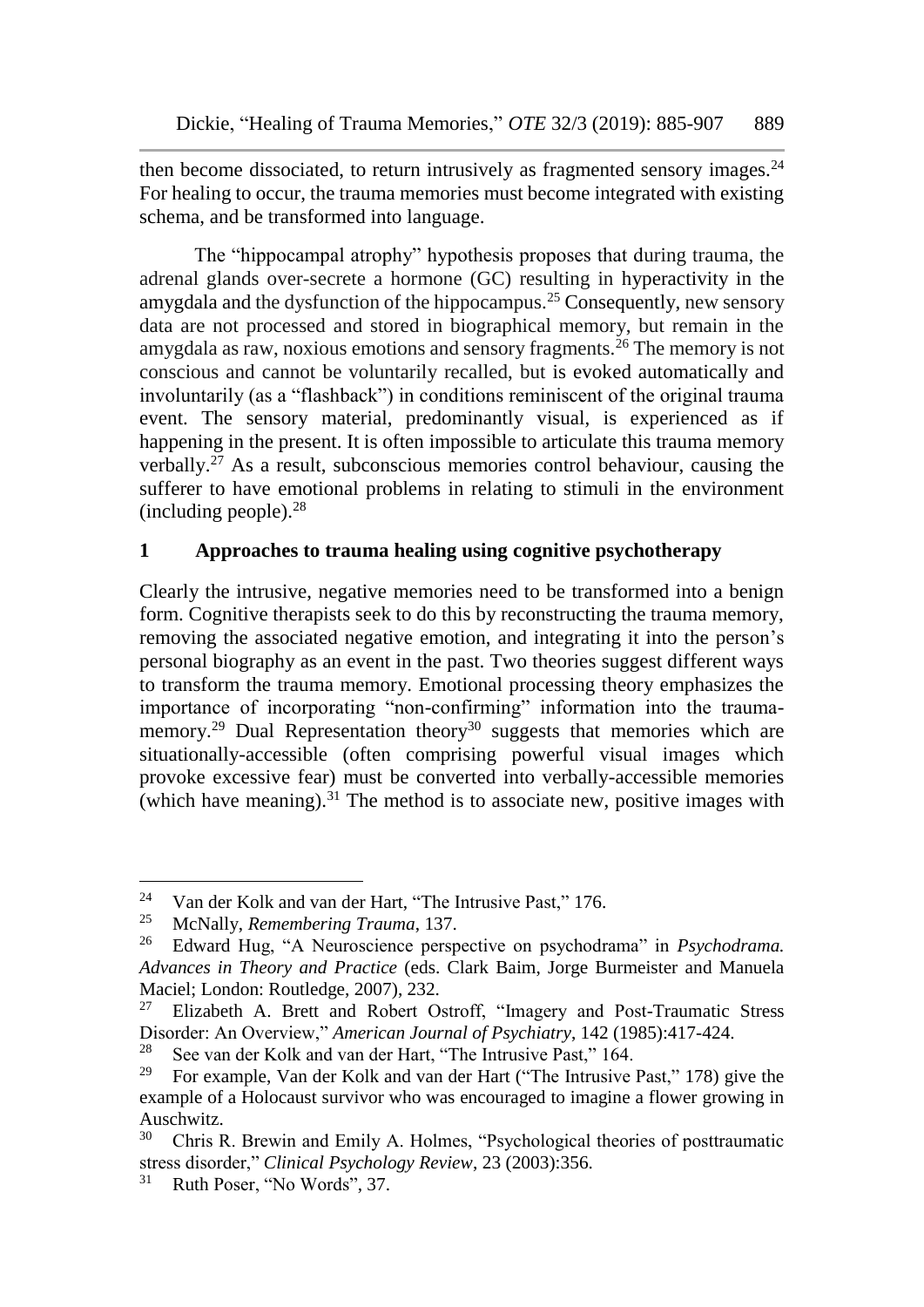the trauma so that the original negative memories are not activated.<sup>32</sup> These concepts will be incorporated into the "healing poems of lament" which will be composed in the empirical study. Such poems fall within the bigger study of verbal approaches to the healing of trauma.

# **D VERBAL APPROACHES TO HEALING TRAUMA**

The connection between literature and trauma is two-fold: first existing literature can help trauma survivors, and second, trauma survivors need to create their own literature (be it a narrative or poem) to gain control over the trauma.<sup>33</sup> The first approach recognizes that sufferers "want to tell their stories … but they are often unable to do so because they lack words for their experiences".<sup>34</sup> However, there are texts available which encode trauma and witness to trauma,  $35$  and thereby facilitate recovery and resilience.<sup>36</sup> Such texts assist victims to articulate their traumatic experience before others and God, and thus have a "restorative capacity",<sup>37</sup> For example, 2 Sam 13 (the rape of Tamar) can help survivors of domestic violence,<sup>38</sup> in that Tamar preserves her "agency", and demonstrates a

l

<sup>&</sup>lt;sup>32</sup> Chris R. Brewin, "A cognitive neuroscience account of posttraumatic stress disorder and its treatment," *Behaviour Research and Therapy,* 39 (2001):376. See also Brewin and Holmes, "Psychological Theories," 357, 360.

<sup>33</sup> Michael Medley, "A Role for English Language Teachers in Trauma Healing", *TESOL Journal*, 3/1 (2012):118 encourages those teaching traumatised children to include opportunity for them to express themselves creatively.<br> $^{34}$  Poser "No Words" 30 Trauma impairs the functioning of

<sup>34</sup> Poser, "No Words," 30. Trauma impairs the functioning of the Broca's area of the left cerebral cortex of the brain, the part that takes feelings and puts them into words. See Scott L. Rausch, Bessel A. van der Kolk, Rita E. Fisler, Scott P. Orr, Nathaniel M. Alpert, Cary R. Savage, Alan J. Fischman, Michael A. Jenike, and Roger K. Pitman, "A symptom provocation study of posttraumatic stress disorder using positron emission tomography and script driven imagery," *Archives of General Psychiatry,* 53  $(1996):380-387.$ <sup>35</sup> I iterature n

Literature possesses "witnessing" power that facilitates the healing process (Jennifer A. Rahim, "Reflections on Contemporary Christian Theologies of Suffering and the Value of Trauma Literature," (MA thesis, Toronto School of Theology, 2016), 90).

<sup>&</sup>lt;sup>36</sup> Frechette and Boase, "Defining 'Trauma' as a Useful Lens," 10-11.<br><sup>37</sup> Brent A Strawn, "Trauma Pealmic Disclosure and Authentic Hann

<sup>37</sup> Brent A. Strawn, "Trauma, Psalmic Disclosure, and Authentic Happiness" in *Bible through the lens of Trauma* (eds. Christopher Frechette and Elizabeth Boase; Atlanta: SBL, 2016).

<sup>&</sup>lt;sup>38</sup> Gerald O. West, "Between Text and Trauma: Reading Job with people living with HIV" in *Bible through the lens of Trauma,* (eds. Christopher Frechette and Elizabeth Boase; Atlanta: SBL, 2016), 216.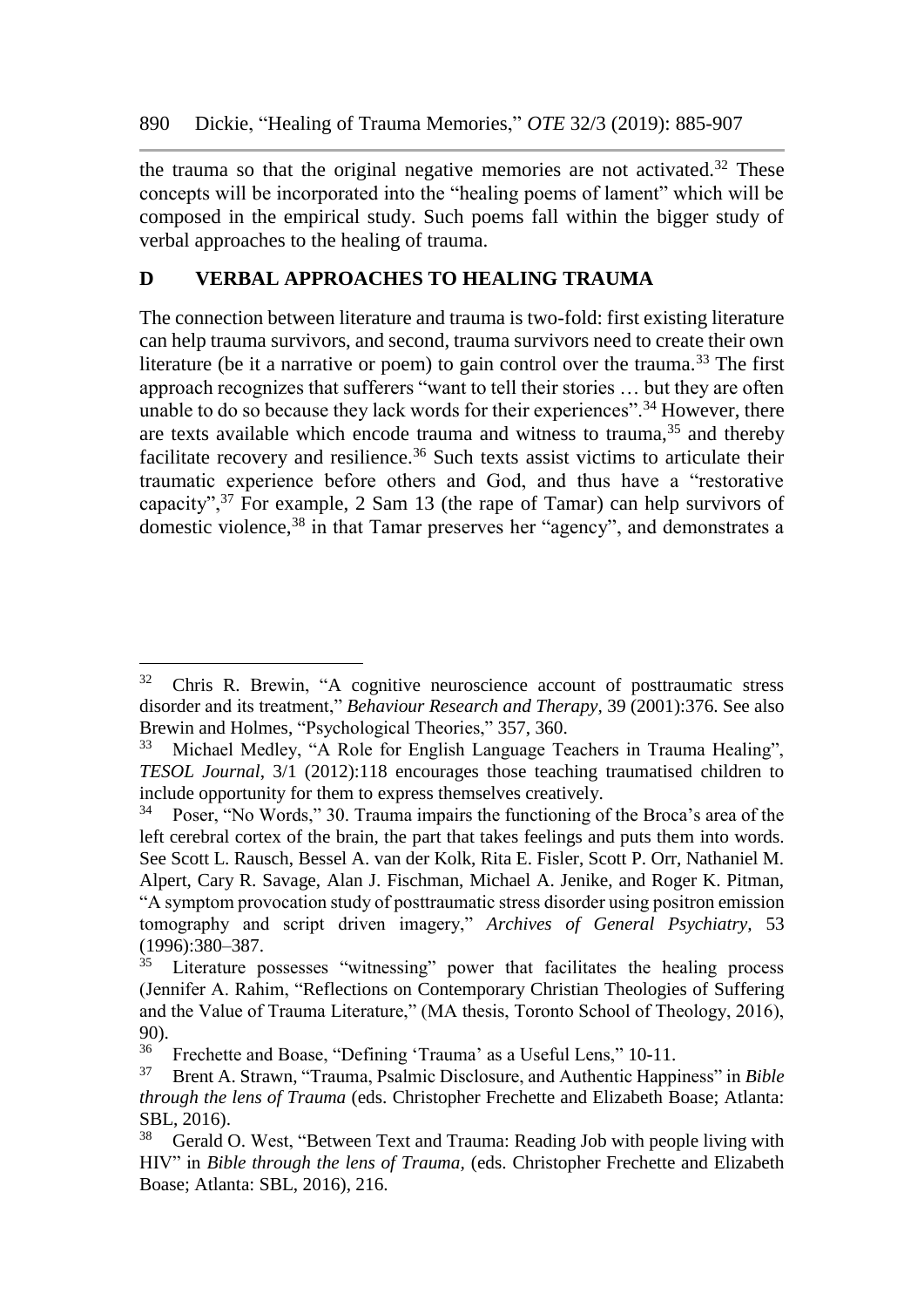"capacity for resistance, survival, and recovery",<sup>39</sup> all of which can encourage victims in their own situations.

The second approach to using literature as part of trauma therapy is to create one's own trauma narrative.<sup>40</sup> According to Judith Herman,<sup>41</sup> a trauma therapist, this gives the victim a voice, the first requirement of healing. Moreover, the reconstruction of the trauma story allows the memory to be reclaimed, along with the associated emotions. This is essential if the sufferer is to gain mastery over the trauma: the emotions must be brought to conscious awareness and expressed in language.<sup>42</sup>

Creating the trauma account not only serves to restore agency to the victim, but it also reduces the sense of isolation, $43$  providing opportunity to be *heard by someone.*<sup>44</sup> During trauma the "implicit self" collapses, resulting in the person no longer feeling safe nor able to trust.<sup>45</sup> Thus, the safe and supportive presence of others as witnesses and dialogue partners is crucial for advancing the process of reinterpreting the traumatic experience.<sup>46</sup> Indeed, "Validation is a vital component. Opportunity to articulate one's experience and to have it validated by those who understand are important elements in the building of resilience and in the healing of trauma."<sup>47</sup> Moreover, "telling a story" in a safe environment can impact the biochemical balance of the body, and thus reduce or reverse negative behavioural responses.<sup>48</sup> However, this approach to healing takes time and is never final nor complete. Nevertheless, helping the survivor to shift the traumatic

l

<sup>39</sup> Juliana L. Claassens, "Trauma and Recovery: A New Hermeneutical Framework for the Rape of Tamar (2 Samuel 13)" in *Bible through the lens of Trauma,* (eds. Christopher Frechette and Elizabeth Boase; Atlanta: SBL, 2016), 177-192.<br><sup>40</sup> Eve-Marie, Becker, "Trauma Studies' and Exegesis, Challenges

<sup>40</sup> Eve-Marie Becker, "'Trauma Studies' and Exegesis. Challenges, Limits and Prospects" in *Trauma and Traumatization in Individual and Collective Dimensions. Insights from Biblical studies and Beyond* (eds*.* Eve-Marie Becker, Jan Dochhorn, and Else K. Holt; Göttingen: Vandenhoeck and Ruprecht, 2014), 21.<br><sup>41</sup> Herman *Trauma and Bacovery*, 155, 175

<sup>&</sup>lt;sup>41</sup> Herman, *Trauma and Recovery*, 155, 175.<br><sup>42</sup> Horman, *Trauma and Pecovery*, 177

<sup>&</sup>lt;sup>42</sup> Herman, *Trauma and Recovery*, 177.<br><sup>43</sup> Martin Symonds "Victim Responses

Martin Symonds, "Victim Responses to Terror: Understanding and Treatment" in *Victims of Terrorism* (eds. Frank M. Ochberg and D. Soskis; Boulder, CO: Westview, 1982), 95-103.<br><sup>44</sup> Ion G. All

<sup>44</sup> Jon G. Allen, *Coping with Trauma. Hope through understanding* (Washington: American Psychiatric Publishing, 2005), 252, 266.<br><sup>45</sup> Allan Schore "Right-Brain Affect Regulation.

<sup>45</sup> Allan Schore, "Right-Brain Affect Regulation," in *The Healing Power of Emotion*  (eds. Diana Fosha, Daniel J. Siegel, and Marion F. Solomon; New York: Norton, 2009),  $126, 144.$ 

<sup>46</sup> Frechette and Boase, "Defining 'Trauma' as a Useful Lens," 7.

 $47$  Gerald O. West, "Between Text and Trauma: Reading Job with people living with HIV" in *Bible through the lens of Trauma* (eds. Christopher Frechette and Elizabeth Boase; Atlanta: SBL, 2016), 220, 225.

<sup>48</sup> Herman, *Trauma and Recovery*, 183, 195.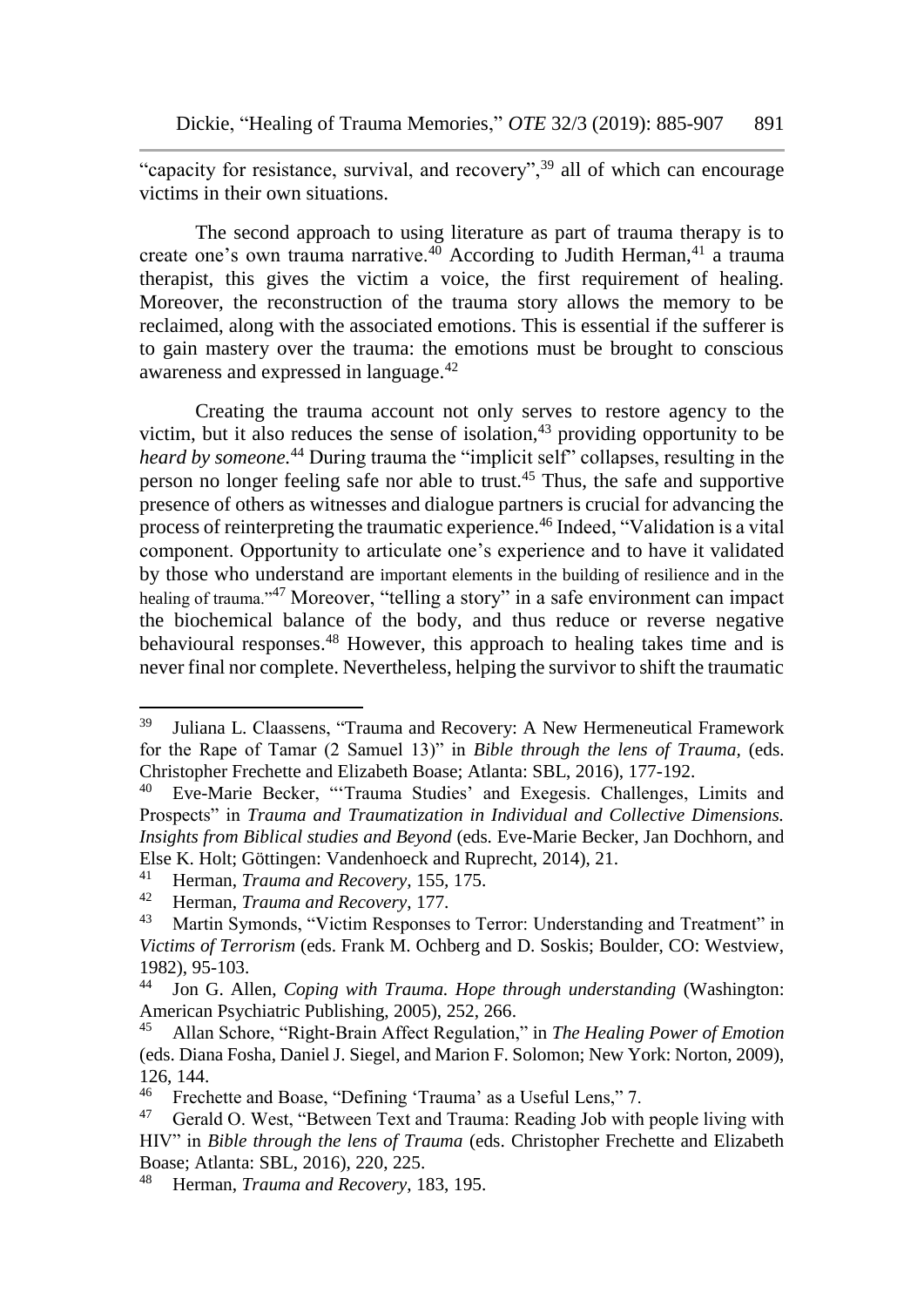memory to the past enables him/her to give attention to the present and the future, with hope.

## **1 The value of poetry (including psalms) in healing memories**

In the past, narrative has been used to help sufferers process their trauma, <sup>49</sup> but "Poetry can also advance the process of constructing meaning related to traumatic events."<sup>50</sup> Indeed, poetry has several unique features which make it particularly suitable to help trauma sufferers. First, the construction of a poem mimics the way a trauma memory is held. Unlike narrative, which must be processed in a linear fashion, a poem is comprehended as a whole. Trauma sufferers have a collection of feelings, pictures, and ideas which often cannot be sorted into a logical order. But in a poem, sufferers can express their mixture of feelings without needing to be coherent. As Jones comments: "The cadence of poetry and its associative structure invite the voice of the shattered to unfold in its space."<sup>51</sup>

Many psalms of lament "reveal a disturbed state of illogical thinking",<sup>52</sup> and consequently reading such psalms (and using them to compose their own poems) can be particularly helpful for trauma sufferers. As poetry (like music) is processed in the right brain,  $5\overline{3}$  a person can respond to, and create poems, even when the language centre (the Broca's area in the left brain) is disturbed. Poetry is very appropriate as a means for sufferers to tell their stories, for what is important is that the trauma account includes the triggers of the fear (shapes, colours, etc.) rather than be detailed and well organised (as in a narrative).<sup>54</sup> Poetry, being image-based,<sup>55</sup> is well able to include such triggers.

Indeed, through its use of metonymic images, a poem can bring to consciousness the whole trauma experience through a single word (such as

<sup>49</sup> E.g. Radikobo Ntsimane, "Why should I tell my story? Culture and Gender in Oral History" in *Oral History in a Wounded Country. Interactive Interviewing in South Africa* (eds. Philippe Denis and Radikobo Ntsimane; Scottsville: UKZN Press, 2008). <sup>50</sup> Frechette and Boase, "Defining 'Trauma' as a Useful Lens," 6-7.<br> $\frac{51}{2}$  Serona Jones, "Soul Anatomy: Colvin's Commentary on the Boals

<sup>51</sup> Serene Jones, "Soul Anatomy: Calvin's Commentary on the Psalms" in *Psalms in Community. Jewish and Christian Textual, Liturgical, and Artistic Traditions* (eds. Harold W. Attridge and Margot E. Fassler; Atlanta: SBL, 2003), 273-274. She emphasises that poetry can be very helpful as it "[does not] assume narrative closure".<br>
<sup>52</sup> I ouis Stulman, "Peflections on the Prose Sermons in the Book of Jeremiah" <sup>52</sup> Louis Stulman, "Reflections on the Prose Sermons in the Book of Jeremiah."<br><sup>53</sup> Walter R. Johnson *The Idea of Lyric: Lyric modes in ancient and modern ne* 

<sup>53</sup> Walter R. Johnson, *The Idea of Lyric: Lyric modes in ancient and modern poetry* (Berkeley: Univ. of California, 1982), 714 refers to the musicality of psalms (as a result of their rhythm, meter, alliteration, assonance, and other sonorous features).

<sup>&</sup>lt;sup>54</sup> Brewin, "A cognitive neuroscience account," 388-389.<br><sup>55</sup> David R, Johnson "Creative Therapies" in *Effective Tra* 

<sup>55</sup> David R. Johnson, "Creative Therapies" in *Effective Treatments for PTSD* (ed. E.B. Foa; New York: Guildford, 2000), 305.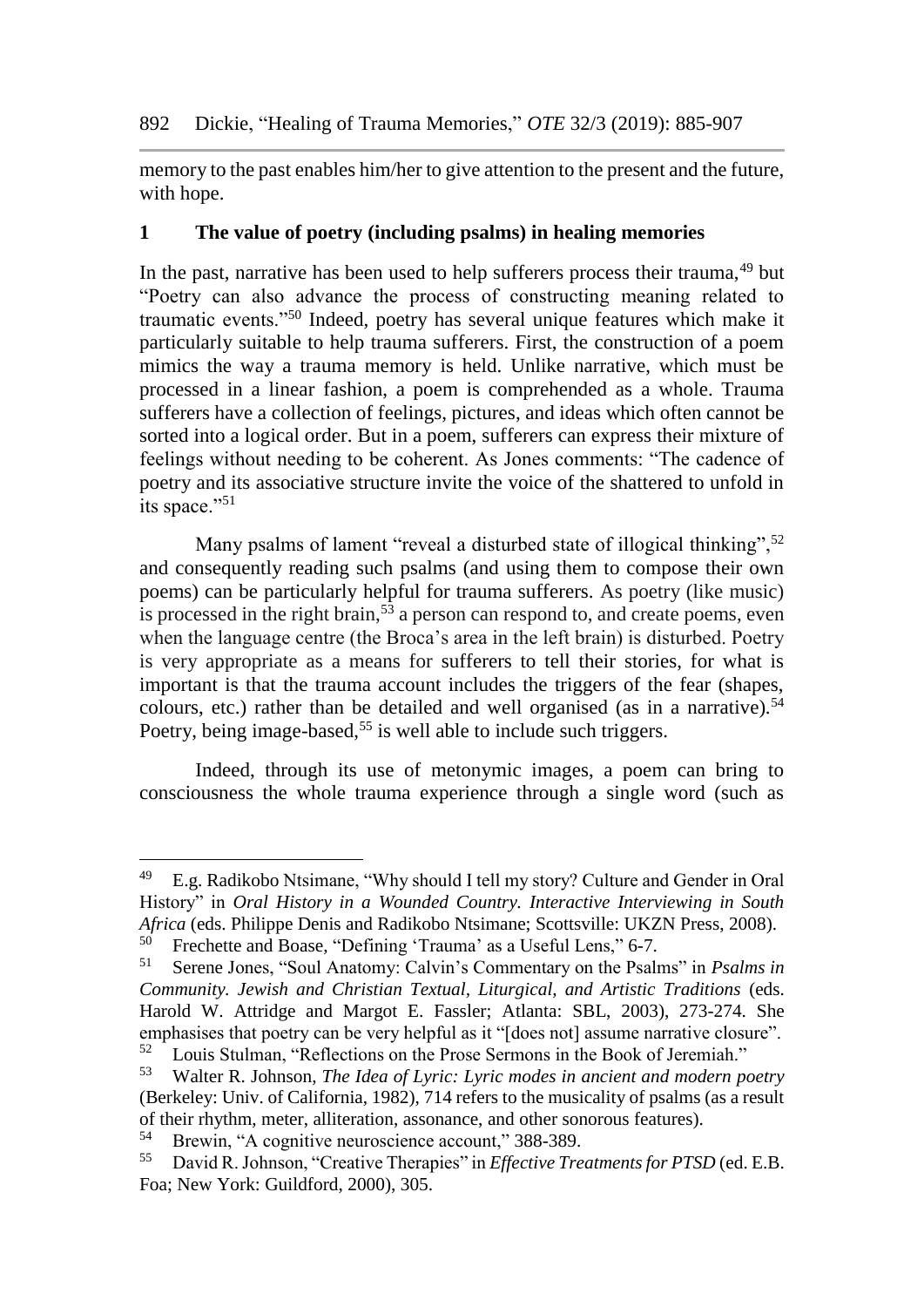"headlights" or "fire").<sup>56</sup> By exercising the imagination,<sup>57</sup> the sufferer can also find a new vibrant metaphor which speaks into his/her situation and will be more strongly associated with the trigger than the former troublesome memory. The choice of the new image may appear ambiguous, the visual picture retaining a "private mystery,"<sup>58</sup> but it still can significantly change perception.<sup>59</sup> Even if the sufferer cannot explain in words why it is meaningful, at the unconscious level new possibilities will arise,<sup>60</sup> thereby creating a new reality.<sup>61</sup> Dobbs-Allsopp<sup>62</sup> notes that the poetry of the psalms also has this capacity: "to inspire us to new ways of seeing and imagining, even to new ways of thinking."

Poetry also contributes significantly to trauma-healing through its use of patterns. Poetic structures (such as parallelism, chiasm, and inclusio, as well as a regular rhythm) provide an "anticipation" of what is to come. When the "anticipation" is not fulfilled, through an interruption in the established pattern,  $63$ a certain tension (or "uncertainty") results for the hearer until the meter is restored.<sup>64</sup> The "moderate stress" created by such a break in the pattern contributes to the development of healing neurons.<sup>65</sup> Indeed, the poet's play with patterns has "transforming power". <sup>66</sup> "Free verse" can be even more stimulating, with the hearer having to "reach out for what cannot be anticipated". <sup>67</sup> These

<sup>56</sup> Craig C. Broyles, *The Conflict of Faith and Experience in the Psalms. A Form-Critical and Theological Study* (Sheffield: JSOT Press, 1989), 17.

<sup>57</sup> Imagination by definition is the "making of images" (Terence Hawkes, *Metaphor*  (London: Methuen, 1972), 42-43).<br> $58$  Sheldon Sacks, On Metaphor.

<sup>58</sup> Sheldon Sacks, *On Metaphor (*Chicago: Univ. of Chicago, 1979), 109.

<sup>59</sup> Paul Ricoeur, *The Rule of Metaphor* (Toronto: Univ. of Toronto Press, 1975-79), 190.

<sup>60</sup> George B. Caird, *The Language and Imagery of the Bible* (London: Duckworth, 1980), 57-58.<br> $^{61}$  Hayles

<sup>61</sup> Hawkes, *Metaphor*, 63.

<sup>62</sup> F.W. Dobbs-Allsopp, "Psalms and Lyric Verse," n.p. [cited 22 October 2019]. Online: https://www.academia.edu/3769980/Psalms and Lyric Verse?email\_work  $\frac{\text{card}=\text{thumbnail}}{63 \text{ For example}}$ 

 $^{63}$  For example, a change in rhythm may be used by the poet to indicate focus.<br> $^{64}$  Reuben Tsur, *Poetic Rhythm: Structure and Performance (Sussex: Aca* 

<sup>64</sup> Reuben Tsur, *Poetic Rhythm: Structure and Performance* (Sussex: Academic Press, 2012), 24.

<sup>65</sup> Louis L. Cozolino, *The neuroscience of psychotherapy* (New York: WW Norton, 2002), 24. This is further discussed in section 4.2.

<sup>66</sup> Wilson Yates, "Intersections of Art and Religion," *Arts: The Arts in Religious and Theological Studies* 10/1(1998):17-24.

<sup>67</sup> Cathy Caruth, *Trauma. Explorations in Memory* (Baltimore: John Hopkins University Press, 2016), 26 notes that Mallarmé, by introducing "free verse" into French poetry, heightened the hearer's participation in the text.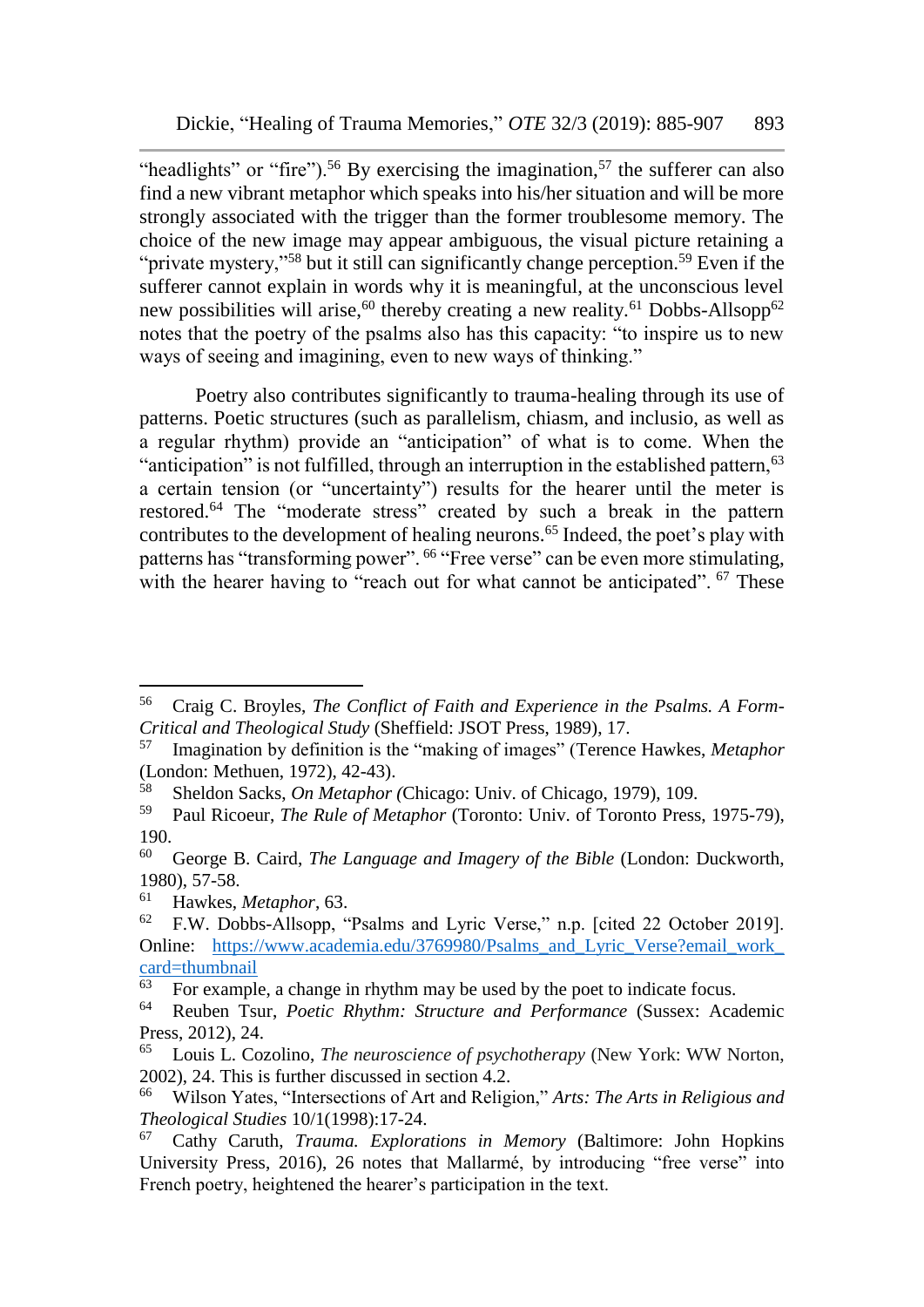patterns, and the lack of fulfilment (or knowledge) of "the anticipation", may not be consciously processed, but are nevertheless sub-consciously detected.<sup>68</sup>

Further, research has shown that both poetry and music stimulate the part of the brain associated with reward and emotion.<sup>69</sup> A person senses pleasure when he/she "habitates" a poem (or psalm).<sup>70</sup> For this to happen, the reader needs to *actively* engage with the poem,  $\frac{1}{1}$  and try to enter into the poet's universe, "invading and occupying [the text]".<sup>72</sup> Culler<sup>73</sup> emphasises the need for the reader "to linger in the various patterns or metaphors in the poem", thus making its reading "an event". The poet, Gregory Orr,  $74$  remembers his first interaction with the patterns of a lyrical poem, and asserts that it was "a revelatory experience of hope and pleasure".

Biblical poetry (as in psalms) has another significant advantage over narrative for promoting healing. The right brain, which is active in the composition of poetry, is associated with religious experiences.<sup>75</sup> Thus the exercise of studying biblical psalms and composing one's own lament can be expected to promote healing of the soul.<sup>76</sup>

l

<sup>68</sup> Awel Vaughan-Evans, Robat Trefor, Llion Jones, Peredur Lynch, Manon W. Jones, and Guillaume Thierry, "Implicit Detection of Poetic Harmony by the Naïve Brain", *Frontiers in Psychology* (2016).

 $69$  See Anne J. Blood and Robert J. Zatorre, "Intensely pleasurable responses to music correlate with activity in brain regions implicated in reward and emotion", *[Proc Natl](https://www.ncbi.nlm.nih.gov/pmc/articles/PMC58814/)  [Acad Sci](https://www.ncbi.nlm.nih.gov/pmc/articles/PMC58814/)* USA, 98 (2001) for the relationship between listening to music and brain activity. See Adam Zeman, Fraser Milton, Alicia Smith, and Rick Rylance, "By Heart An fMRI Study of Brain Activation by Poetry and Prose," *Journal of Consciousness Studies*, 20/ 9-10 (2015):132-158 for the relationship between the reading of poetry and brain activity. The latter found that poetry triggers different parts of the brain from that for prose, and this stimulation gives a sense of psychological reward.<br> $\frac{70}{70}$  Daniel L Estes "The Hermeneutics of Biblical Lyric Poetry"

<sup>70</sup> Daniel J. Estes, "The Hermeneutics of Biblical Lyric Poetry," *Bibliotheca Sacra* 152, 608 (1995):426-428 suggests that to "habitate" a poem, it should be read aloud, read reflectively, and read imaginatively.

 $71$  "Poetry cannot be grasped from the outside by the passive bystander" (Estes, "The Hermeneutics of Biblical Lyric Poetry," 427).

<sup>72</sup> Jonathan Culler, "Why Lyric?," *PMLA* 123/1 (2008):205.

<sup>73</sup> Jonathan Culler, *Literary Theory: A very short introduction* (Oxford University Press, 2011), 73.

<sup>74</sup> Gregory Orr, *Poetry as Survival* (Athens, GA: The University of Georgia Press,  $2002$ ), 6-8.<br><sup>75</sup> Edward

<sup>&</sup>lt;sup>75</sup> Edward Hug, "A Neuroscience perspective on psychodrama," 234.<br><sup>76</sup> See Emily Lyon, "The Spiritual Implications of Interpersonal Abus

<sup>76</sup> See Emily Lyon, "The Spiritual Implications of Interpersonal Abuse: Speaking of the Soul," *Pastoral Psychology*, 59 (2010):238.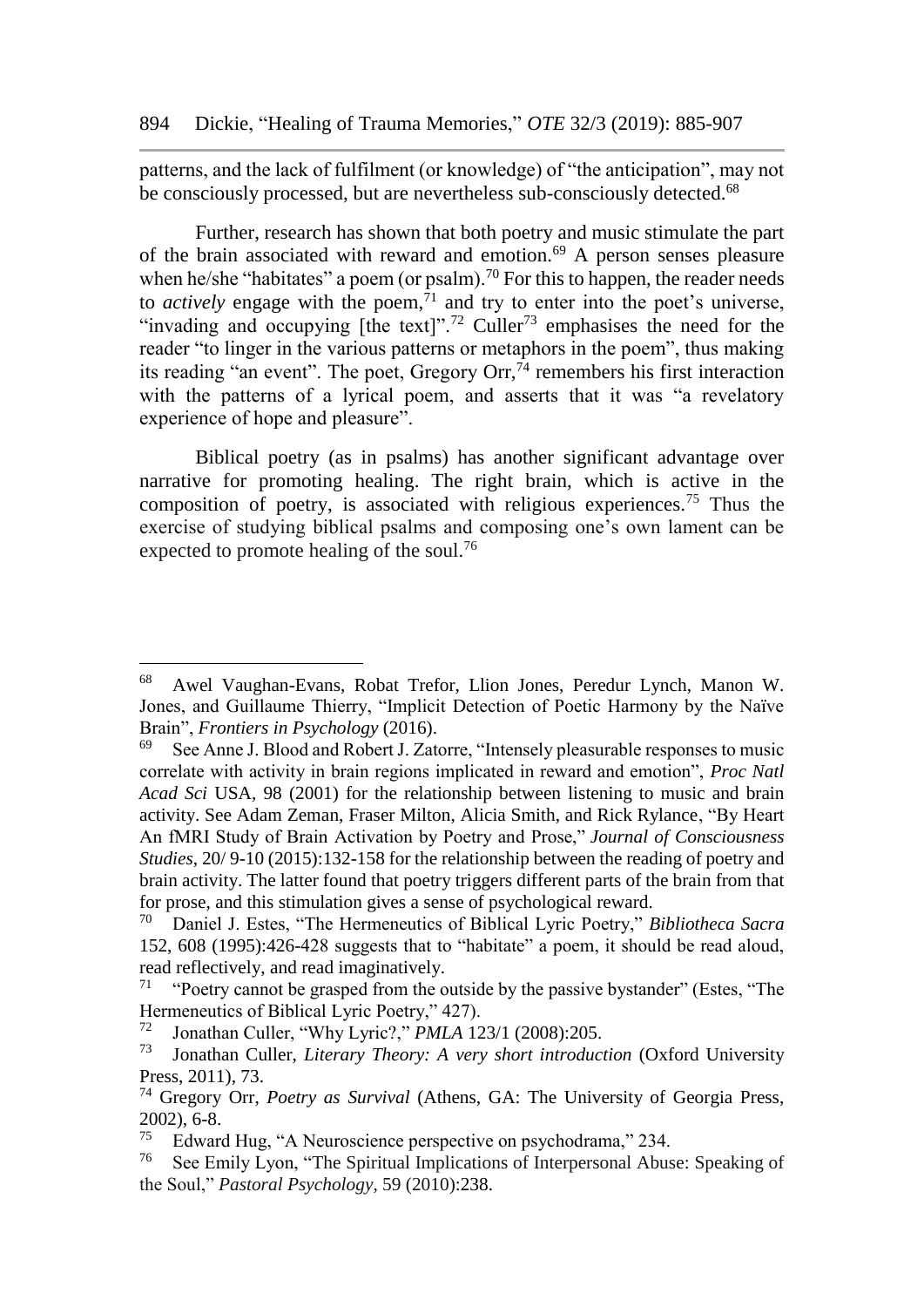From a study of biblical laments, Villanueva<sup>77</sup> lists three criteria that are important if the lamenter is to have the "certainty of being heard", a major condition for healing.<sup>78</sup> The first of these is "the gift of speech" (what Herman calls the recovery of agency), the second is the realisation that the "enemy" will receive justice, and the third is "the discovery of God" (which Herman refers to as "factors enabling the person to reconnect with life going forward"). In this regard, psalms of lament are particularly appropriate as they satisfy all three criteria.<sup>79</sup> The poems composed in the empirical study, modelled on psalms of lament, will also give participants the certainty of being heard.

Biblical laments have considerable value as "survivor literature" in that they were articulated by those in the midst of distress and so give sufferers a voice to articulate their pain.<sup>80</sup> Emotions are openly expressed, facilitating for the reader an attitude of protest rather than capitulation.<sup>81</sup> Further, as they are addressed to God, the lamenter has a sense of having handed over the problem to someone "big enough" to respond in some positive way.<sup>82</sup> This added spiritual dimension sets psalms apart as a unique vessel for expressing pain.

## **2 Composing a lament poem as a means of healing**

l

Several researchers $83$  are now showing that the brain is able to heal itself as a result of its "neural plasticity".<sup>84</sup> Under normal conditions, the right hemisphere

<sup>77</sup> Federico G. Villanueva, *The Uncertainty of a Hearing. A study of the sudden change of mood in the psalms of lament* (Leiden: Brill, 2008), 25.

<sup>78</sup> Philippe Denis, "Storytelling and Healing" in *A Journey towards Healing: Stories of People with Multiple Woundedness in Kwazulu-Natal* (eds. Denis Philippe, Scott Houser, and Radikobo Ntsimane; Pietermaritzburg: Cluster, 2011), 11 notes that: "Once a safe space has been created, two other key processes are at work: the elaboration of the painful experience and its validation through empathetic listening."

 $79$  Unlike many trauma-healing approaches, biblical laments give space for the sufferer to experience a sense of justice, an essential aspect if he/she is to be free from the pain caused by others. By handing over retribution to God, the lamenter can move forward with a sense of peace that "right *has* been done, or *will* be done".

<sup>80</sup> Ken Stone, "Safer texts: Reading Biblical laments in the age of AIDS", *Theology and Sexuality*, 10 (1999):20-21.

<sup>81</sup> Todd Linafelt, "Surviving Lamentations (one more time)" in *Lamentations in Ancient and Contemporary Cultural Contexts* (eds. Nancy C. Lee and Carleen Mandolfo; Atlanta: SBL, 2008), 62.<br><sup>82</sup> Claus Westermann, *Praise and* 

<sup>82</sup> Claus Westermann, *Praise and Lament in the Psalms*, (USA: John Knox Press, 1981), 80-81.

<sup>83</sup> E.g. Norman Doidge, *The brain that changes itself. Stories of personal triumph from the frontiers of brain science* (New York: Penguin Books, 2007).

Joseph LeDoux, "Emotions: How I've looked for them in the brain" in *Neuroscience and the person* (eds. Robert J. Russell, Nancey Murphy, Theo C. Meyering and Michael A. Arbib; Vatican City State: Vatican Observatory, 2002), 8, 41-44.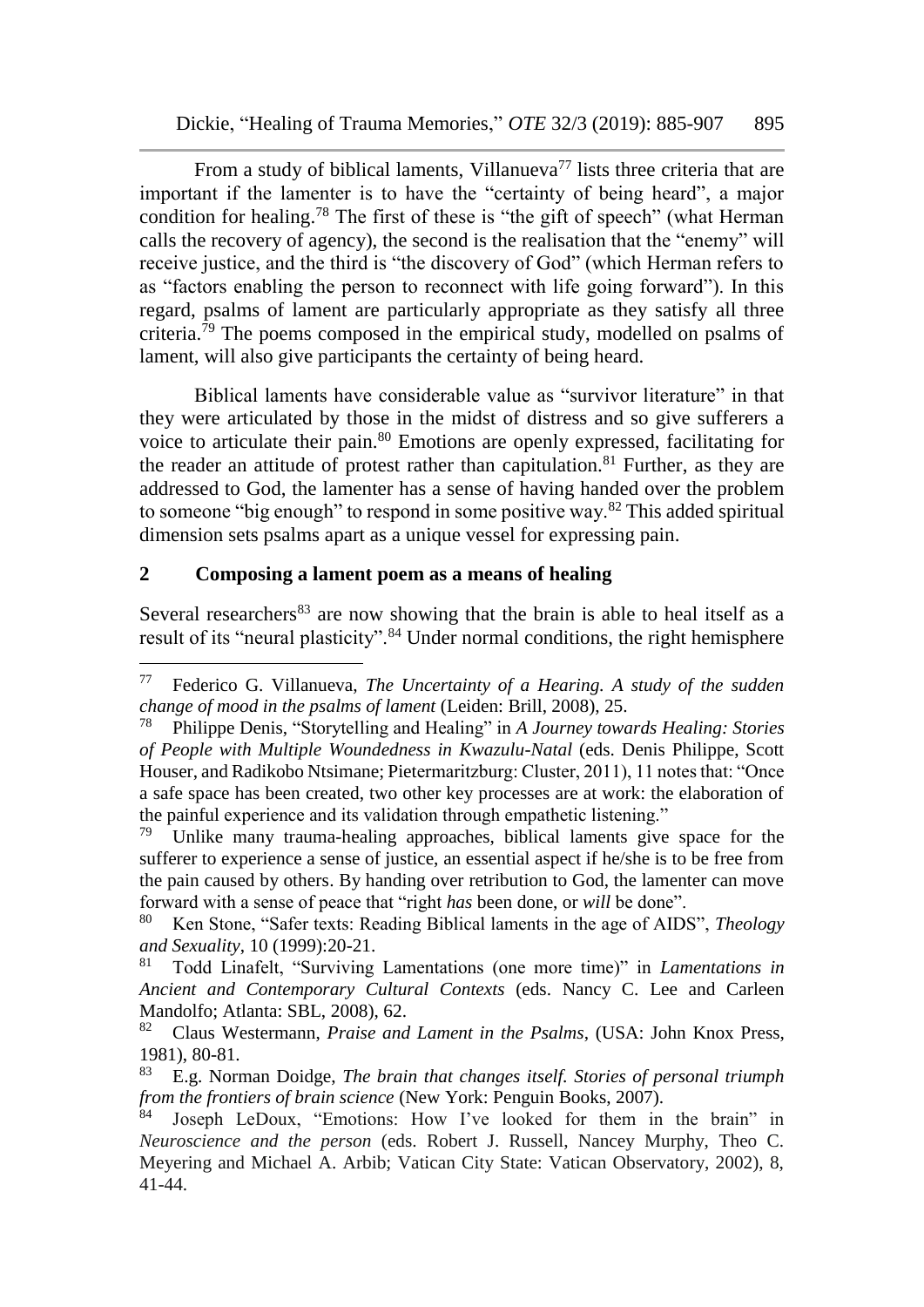releases neuro-hormones which promote the constant development of new neural stem-cells in the hippocampus. These can grow and differentiate into the various kinds of cells needed by the nervous system. Following trauma, when hippocampal cells have been destroyed, new cells can be generated, to facilitate the proper processing of memories.<sup>85</sup> To promote this development, an optimum level of stimulation is required.<sup>86</sup> Cozolino<sup>87</sup> defines this as "moderate levels of stress such as that involved in new learning", particularly when the learning involves creative activities.<sup>88</sup> However, the learning must happen in a positive interpersonal environment.<sup>89</sup>

I would suggest that participation in lament activity (as in the workshops of this study) can satisfy the conditions required for biological and social healing. First, it provides "a moderate level of stress" as the participant learns something new. Second, as the activity involves the use of the imagination (composing a poem and thinking of new metaphors to describe one's experience), it should be particularly helpful. Third, a positive interpersonal environment is achieved by performing one's lament before fellow sufferers.

## **E EMPIRICAL STUDY**

Three sectoral groups were invited to participate in a "lament workshop" during which participants studied Psalms 3 and 13, noted their salient features, and then composed and performed their own laments (individual and communal), coming out of their experience but using the biblical laments as idea-stimulators. The three groups were ten young Zulu women (part of an AIDS support group), nine Zulu youth (three men and six women) from the LGBT community, and three refugees (a Zimbabwean woman and two Burundian men). The study took place in Pietermaritzburg, South Africa, each group having its own workshop of two hours' duration.

Psalms 3 and 13 are both brief, but contain some important elements of personal lament. For both psalms, the participants studied the Hebrew text and various translations in Zulu and English. They noted repetitions (as highlighted below in grey or with bold font), metaphors, mood (and changes in mood), the use of rhetorical questions, petitions, complaints (against God or the enemy), and expressions of trust, praise, or hope. Portions of the analysis for the two psalms follow, highlighting relevant features.

 $^{85}$  LeDoux, "Emotions," 56.<br> $^{86}$  Hug "A Neurosciones no

<sup>&</sup>lt;sup>86</sup> Hug, "A Neuroscience perspective on psychodrama", 232.<br><sup>87</sup> Coroline, The neuroscience of psychotherapy, 24

<sup>87</sup> Cozolino, *The neuroscience of psychotherapy*, 24.

The malfunctioning of the right brain leads to the person not being able to consider different possible solutions. Intentional use of the imagination can counter this.

<sup>89</sup> Herman, *Trauma and Recovery*, 176-177.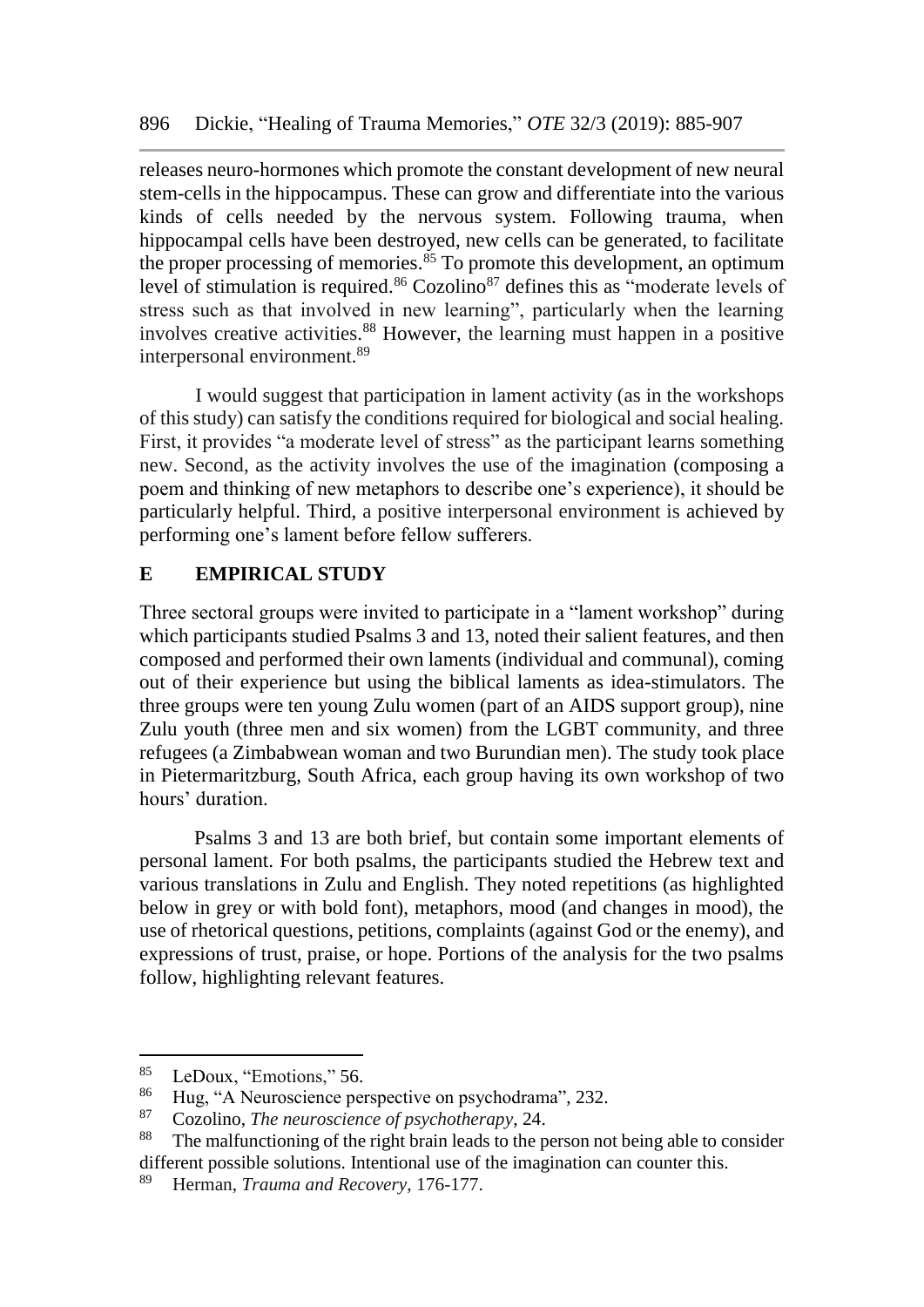#### **1 Brief analysis of poetical features in Psalm 390**

- 1 LORD, how my enemies have become many! Many are the ones rising up against me.
- 2 Many are the ones saying of my soul: "There is no salvation for him in God."
- 3 But, LORD, you are a shield about me, my glory, and the one lifting my head.
- 4 I call with my voice to the LORD, and He answers me from his holy mountain.
- 5 I lie down, and I sleep; I awake, for the LORD sustains me.
- 6 I am not afraid from ten thousands of people, who on every side have set their minds against me.
- 7 Arise, LORD; save me, my God; for you chastise all my enemies on the cheek, the teeth of the wicked you have shattered.
- 8 To the LORD salvation; on your people your blessing.

For the purposes of this study, focus was on the use of poetry to express emotion. Thus the participants noted the major poetic features evident in the Hebrew:

Lexical repetitions: The repetition of "many" in vv.1, 2 and 6 (implied) is significant, emphasising the enormity of the problem to the lamenter.

Mood swings: There is a sudden change in mood in v.3 (marked by the adversative *waw,* 'but'). A mood of fear changes to one of faith (vv.3-6), suggesting that help has already been experienced or that, if the situation has not yet changed, assurance has been given that deliverance will come. Although the change of mood here is from complaint to praise, participants noted that in other psalms (e.g. Ps 28) there is a mixture of emotion, and the ending is not necessarily praise.<sup>91</sup> Consequently, participants were encouraged to be honest about their emotions, regardless of whether they were "positive" or "negative".

Inclusion of direct speech: The use of direct speech in v.2 makes the taunt of the enemies more vivid.

Imagery: Verse 1 has the image of an enemy "rising" against the lamenter. This threat is countered by strong pictures of security (a "shield" providing protection, and the person able to sleep peacefully despite being surrounded by

 $90$  The translation used in the workshop is the author's, compiled from various English translations, seeking to use simple language and to maintain the repetitions in the Hebrew.<br> $91 \text{ A} \times$  Villa

<sup>91</sup> As Villanueva (*The Uncertainty of a Hearing,* 256) points out, "The psalms that show an alternation between lament and praise give a more realistic perspective of restoration being a process, not always immediate."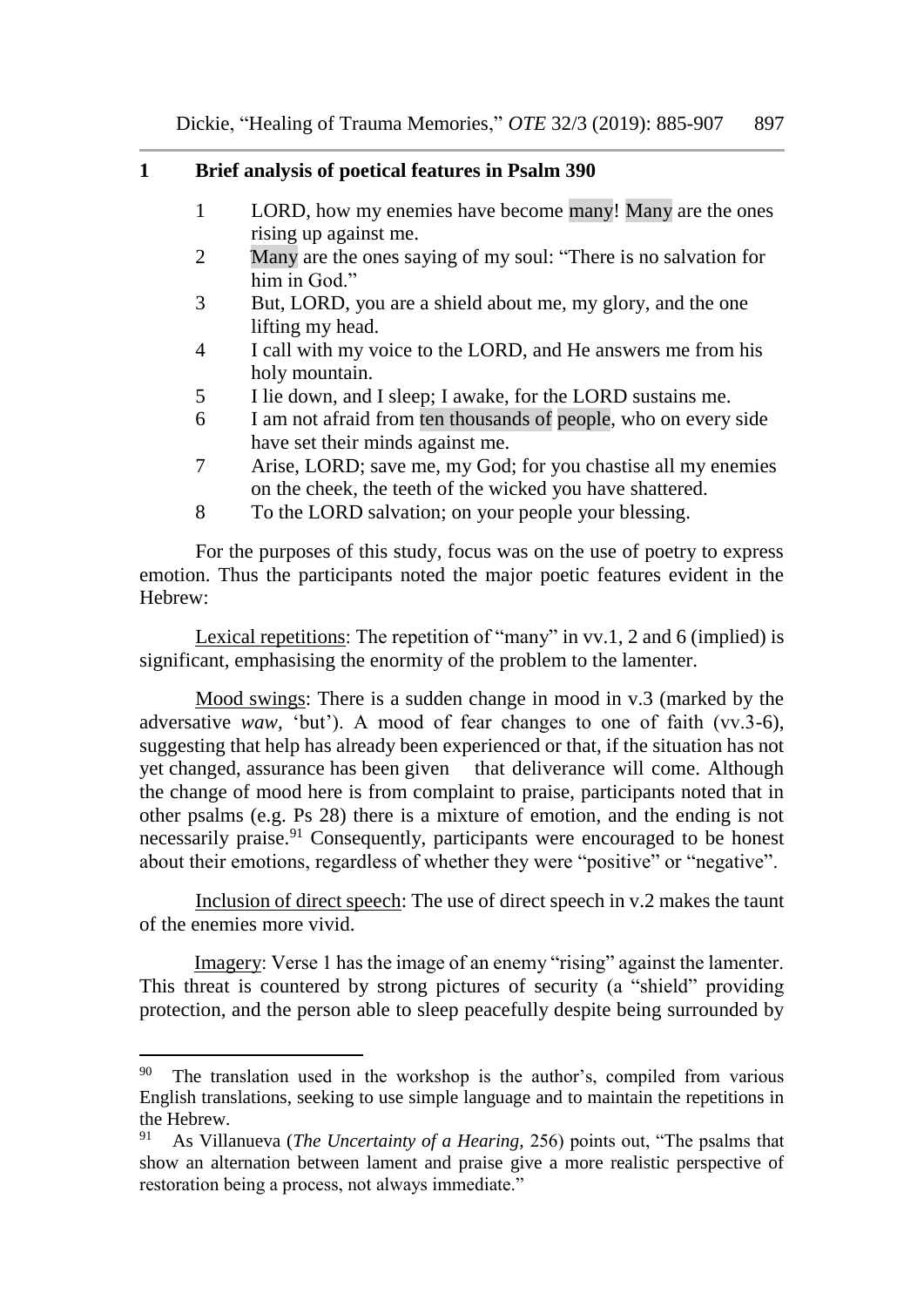enemies). In v.7 there is a vivid image of the enemies being struck in the face, so that even their teeth are broken. The punishment matches the offence (taunting behaviour), bringing to an end their mocking speech.

These poetic devices were used to express complaint (vv.1-2), trust (vv.3- 6), petition (v.7a-b), a request for justice (v.7c-d), and a wish for blessing (v.8b). These comprise the basic elements of biblical lament, and are also seen in the study of Ps 13 (with the exclusion of a "wish for blessing").

# **2 Brief analysis of poetical features in Psalm 13<sup>92</sup>**

1 How much longer, LORD, will you forget about me? Will it be forever?

How long will you hide?

 $\overline{a}$ 

- 2 How long must I be confused and miserable all day? How long will my enemies keep beating me down?
- 3 Please listen, LORD God, and answer my prayers. Make my eyes sparkle again, or else I will fall into the sleep of death.<sup>93</sup>
- 4 My enemies will say, "Now we've won!"<sup>94</sup> They will be greatly pleased when I am defeated.<sup>95</sup>
- $5 \quad$  But I trust your love,  $96$  and I feel like celebrating, because you rescued me.
- 6 You have been good to me, LORD, and I will sing about you.

Lexical repetitions: The four-fold repetition of "how long" (vv.1-2),  $97$ framed by rhetorical questions functioning as complaints, highlights the lamenter's frustration.

 $92$  CEV is given here as the base translation. Some amendments were made for the workshop participants, as indicated in footnotes.<br><sup>93</sup> Verse 3 for the workshop participants read:

Verse 3 for the workshop participants read: Show me what's going on so that I don't live as one who is far from you, spiritually dead.

<sup>94</sup> Mitchell Dahood, *Psalms I (1-50)*, Anchor Bible (New York: Doubleday, 1966), 77 asserts that the Hebrew may mean "Be high over me" or "rejoice over me". He argues that parallelism supports the latter. The CEV and the workshop translation (in the next footnote) incorporate both ideas.

<sup>&</sup>lt;sup>95</sup> Verse 4 for the workshop participants read: Don't let it happen that my enemies say, "We've won!" and have a party because I'm falling. Dahood, *Psalms I*, 77-78 claims that the final verb ת ֶו ָּֽ מ ַה) *hamot* 'stumble') has the connotation here of falling, or stumbling, into the jaws of death, *Mot* being the god of death. The word-play supports this idea.

<sup>&</sup>lt;sup>96</sup> "But" is in the Hebrew, and thus the CEV was amended for the workshop participants, to help them see the change of mood.<br> $\frac{97}{2}$ . The first is

The first occurrence of 'How long' seems to be an incomplete sentence in Hebrew. Allen Ross, *A Commentary on the Psalms (Vol 1): 1-41* (Grand Rapids: Kregel, 2011),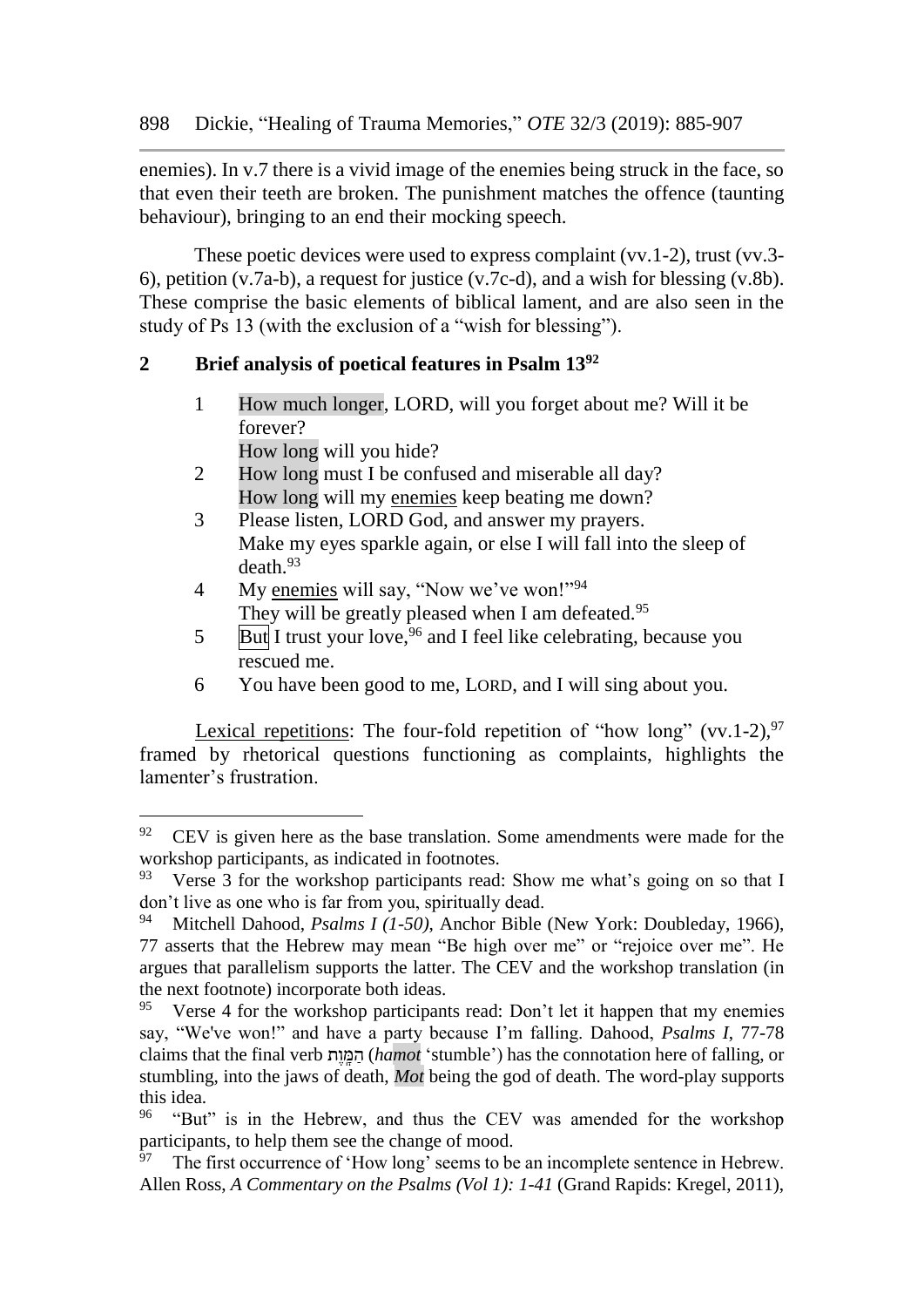"Enemies" are mentioned as part of the problem in v.2b, and the topic is repeated in v.4 with a request for justice against them. The repetition of "enemies" as well as the direct quotation of their words suggests that they continue to harass the lamenter, in his mind anyway. The petitioner has a strong need for justice to be executed on his behalf.

Mood swings: There is a change in mood from complaint to petition in vv.3-4, and then to affirmation of trust in vv.5-6.<sup>98</sup> The change in mood at v.5 is highlighted by the adversative *waw,* indicating that something new is beginning.<sup>99</sup> As in Ps 3, it is at the palmist's lowest point  $(v.4)$  that there is a movement towards trust and hope  $(v.5)$ . Mays<sup>100</sup> notices that these changes in mood correlate with mention of the enemy.

Inclusion of direct speech: The use of direct speech in v.4 adds to the rhetorical force and immediacy of the poem.

Imagery and language choice: The first two verses pile up the lamenter's sense of complaint: apart from the four-fold accusatory "how long", "you hide", "you forget", words such as "confused", "miserable", and "beating me down" paint a dismal picture.

The petitions in the Hebrew (vv.3-4) include "enlighten my eyes lest I sleep the death". Dahood<sup>101</sup> argues for a two-fold interpretation of "enlighten my eyes", viz. to restore health and "to see the light" spiritually and so enjoy immortality. He also argues for a two-fold meaning for "[avert] the sleep of death", referring to both physical and spiritual death. In the workshop, I gave the translation of avoiding spiritual death, to help participants recognise that it is not only physical death that is referred. (See footnote 95.)

Using these ideas of the form and content of biblical laments, the participants then composed their own personal laments.

#### **3 Zulu pain-bearers compose their own laments**

The participants were all keen to express themselves and give voice to their pain. They were encouraged to use language that spoke of their experiences and

<sup>364</sup> notes that breaking off speech midsentence is a poetic device used to express extreme emotion.

<sup>98</sup> Broyles (*The Conflict of Faith and Experience in the Psalms*, 186) notes that there is "a movement from protest to petition to praise". He asserts that affirmations of faith (the move towards praise) are attempts by the lamenter to motivate YHWH to action.<br><sup>99</sup> Claus Westermann, *The Living Psalms* (Trans, LR, Porter, Edinburgh: T&T Clark

<sup>99</sup> Claus Westermann, *The Living Psalms* (Trans. J.R. Porter. Edinburgh: T&T Clark, 1989), 71-72.

<sup>&</sup>lt;sup>100</sup> James L. Mays, *Psalms*. Interpretation commentaries (Louisville: John Knox Press, 1994), 66.

<sup>101</sup> Dahood, *Psalms I*, 78.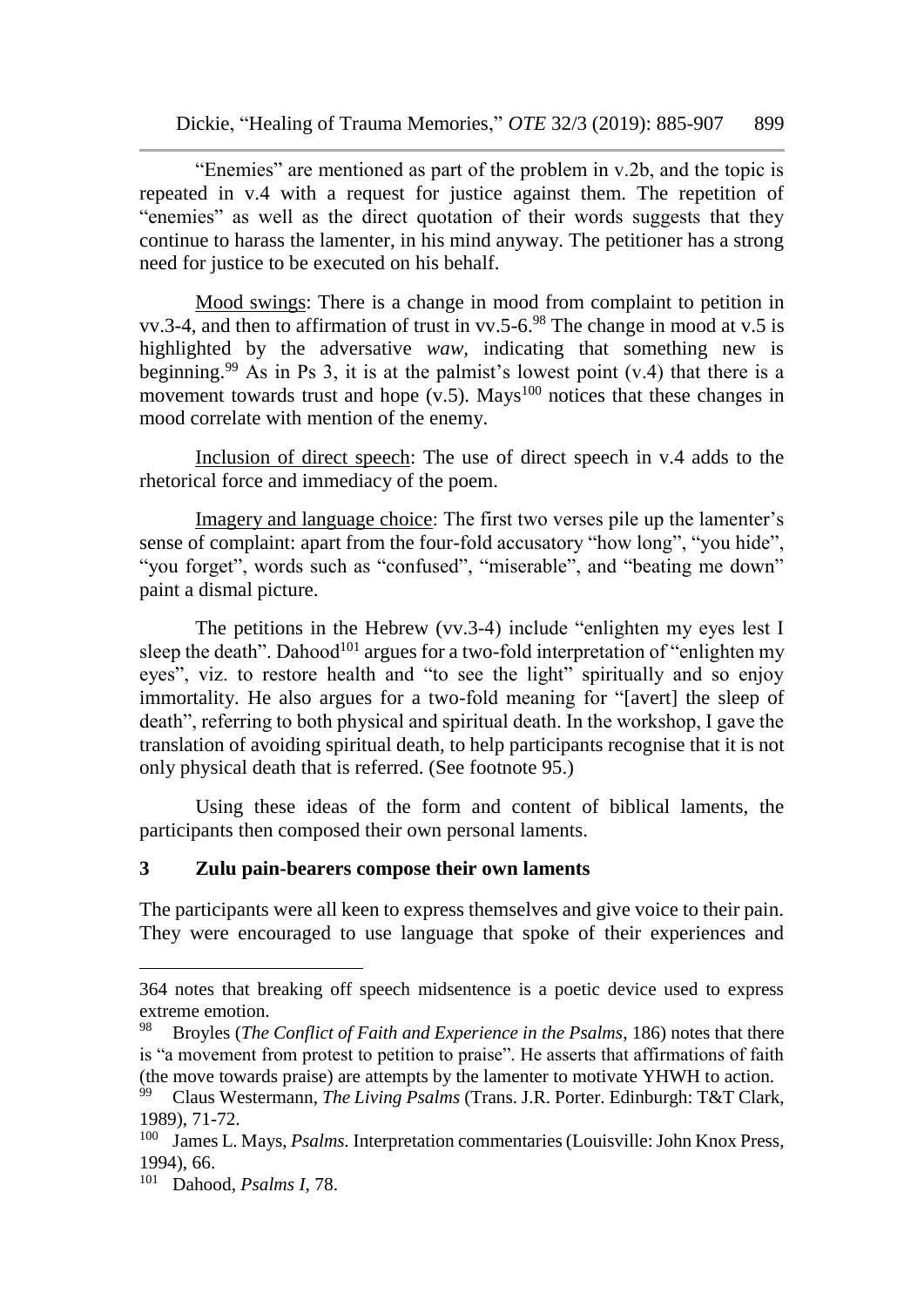conveyed their personal emotions, and to use images that were meaningful to them. They were also encouraged to recognize that "enemies" in the psalms can refer to whoever has caused them pain.102 For the individual laments, the compositions were written and not shared (except with the researcher). Below are three examples, selected because they incorporate several of the typical formal elements of biblical laments (viz. lexical repetitions, mood swings, use of rhetorical questions and colourful imagery) to express complaint, petition, and a request for justice, and an affirmation of trust.

In the first example, a Zimbabwean woman refugee complains to God, using rhetorical questions (shaded in the text below), then petitions God (in italics) and then shows trust as she remembers past experiences with God (indicated by bold text). There are further petitions interspersed with statements of trust. Mood swings reveal the tension between her experience and her expectations of how God should act in her situation. In terms of mimicking the form of biblical lament, one notes also the lexical repetition (e.g. "justice", "bad management") as well as her request for justice ("same pain... backfire on AR").

For how long, God, will you allow the enemy to do whatever he wants towards my life? For how long, God, will you allow the enemy to attack my family spiritually?

*Please, dear God, I know you are my protector. Please protect me and my family from the evil schemes of Satan. Please, Lord, kindly heal me and my family spiritually and physically, from all sickness*. **With the blood of Jesus and with the stripes of Jesus, I know that I and my family will be healed.**

*Lord, please take away the powers of my enemies, and the bad management of AR who took away my job whilst I was pregnant. May justice prevail over my situation because* **you are a God of truth and justice***. Lord, may the same pain that I felt after losing my job, backfire on AR for his bad management.*

**Lord, you are full of grace, mercy and compassion. You are always there for me when I am down or sad.** *Heal my broken heart and spirit within me and let your Holy Spirit fill me.*

In the second example (below), a young Zulu woman from the LGBT support group begins her lament with a long complaint to God utilizing a string of rhetorical questions (indicated by shaded text). It is clear that she has experienced significant hurt and disillusionment, and she is open about expressing it to God. However, one notes mood swings, in that the tirade of complaint is interrupted with a brief statement of trust (bold text) before a barb

<sup>102</sup> <sup>102</sup> Patrick D. Miller, *Interpreting the Psalms* (Philadelphia: Fortress Press, 1986), 50- 51 asserts that "the enemies" are "whoever the enemies are for the singer of the psalm".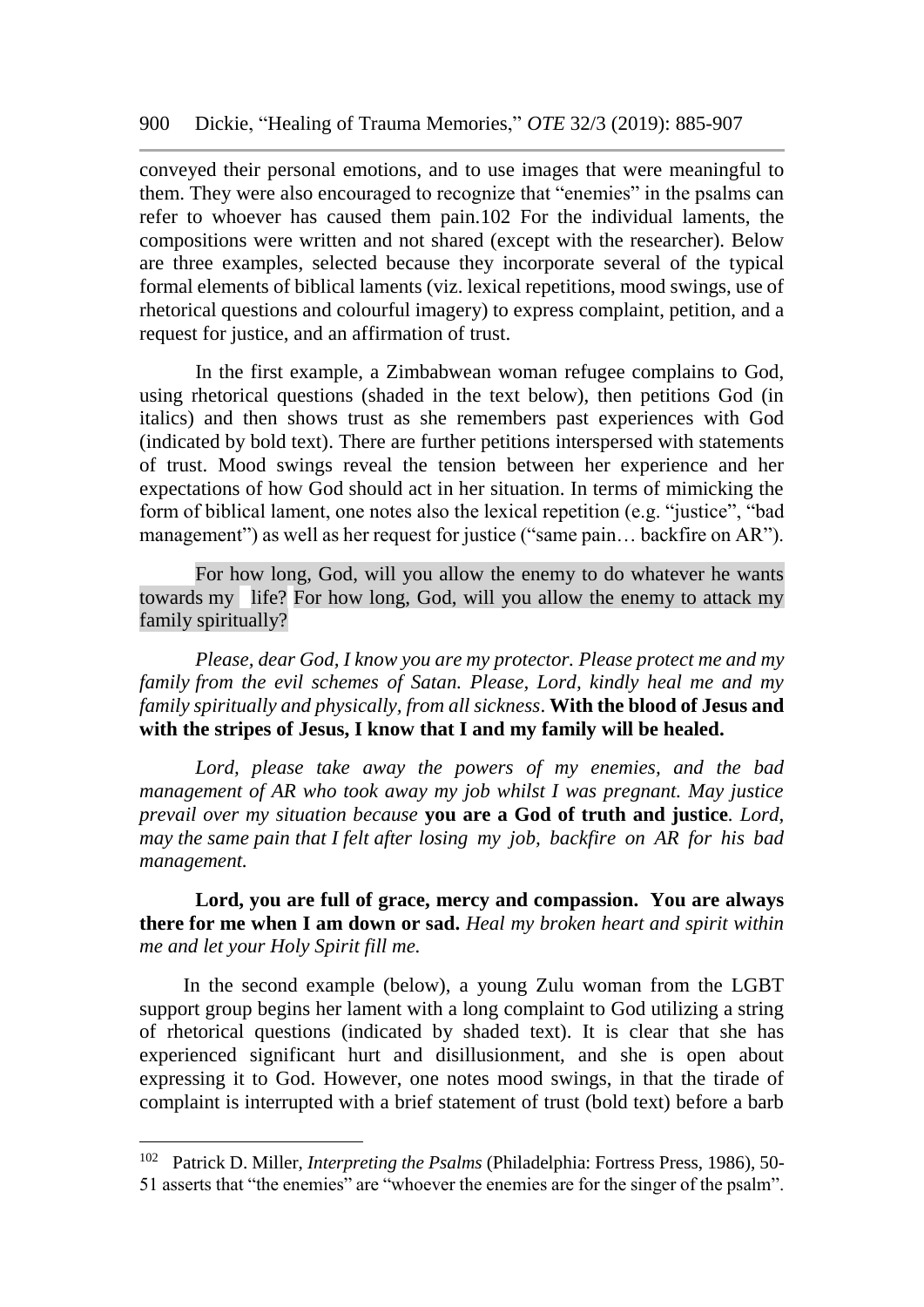of complaint, and then ending on a note of hope and trust. Her poem also shows lexical repetition (e.g. "why …?" and particularly "you said …"). Although she does not include a request for justice to be served on the perpetrator (because the perpetrator here is God,<sup>103</sup> as the first line indicates) and does not use imagery, her lament does include a fair number of elements typical of lament psalms.

Why? Why, Lord? Why did you let this happen to me?

The questions I have:

Why did you let my parents die? I thought I was going to be there for them all the time.

You said in your word, You said in your word that nothing bad would happen to me, if I stayed with you. But why, Lord, why?

What am I supposed to do now, Lord? You said you would never forsake me, Lord. You said you would protect me. You said you would stand with me. It's OK. **He will not disappoint. He will stand with me,** Even though it's happening right now. Bad things might happen. **But he's still here. He's still my Lord**.

The third example is that of a young Zulu woman, a member of an AIDSsupport-group. Her poem shows mood swings between complaint (shaded text) and statements of trust (in bold text). Although her lament is mainly complaint, there is a "break in" of trust ("I know … I have to wait"), followed by further complaint ("But it's hard") and then concluding with a statement of trust ("you are my light").

She also uses some powerful metaphorical language in lines 4 and 5. The metaphor of others "playing" her, and her being acted upon so that she is no longer able to function properly ("like a car that won't start") indicates her sense of being abused, and yet the fact that she is now telling her side of the story, having "a voice", is the first step towards her healing.<sup>104</sup>

There is no direct petition in this lament, although the rhetorical question ("Didn't they say that you listen when you are called?") is a veiled petition. Also there is no request for justice against the perpetrator, as "the enemy" is God. However, one does note lexical repetitions ("But ..." and "till when ...?") thus the poem includes a good number of the features typical of biblical lament.

<sup>&</sup>lt;sup>103</sup> The biblical laments often include petition for justice against the perpetrator, except when the major perpetrator is seen to be God.

<sup>104</sup> Herman, *Trauma and Healing*, 134.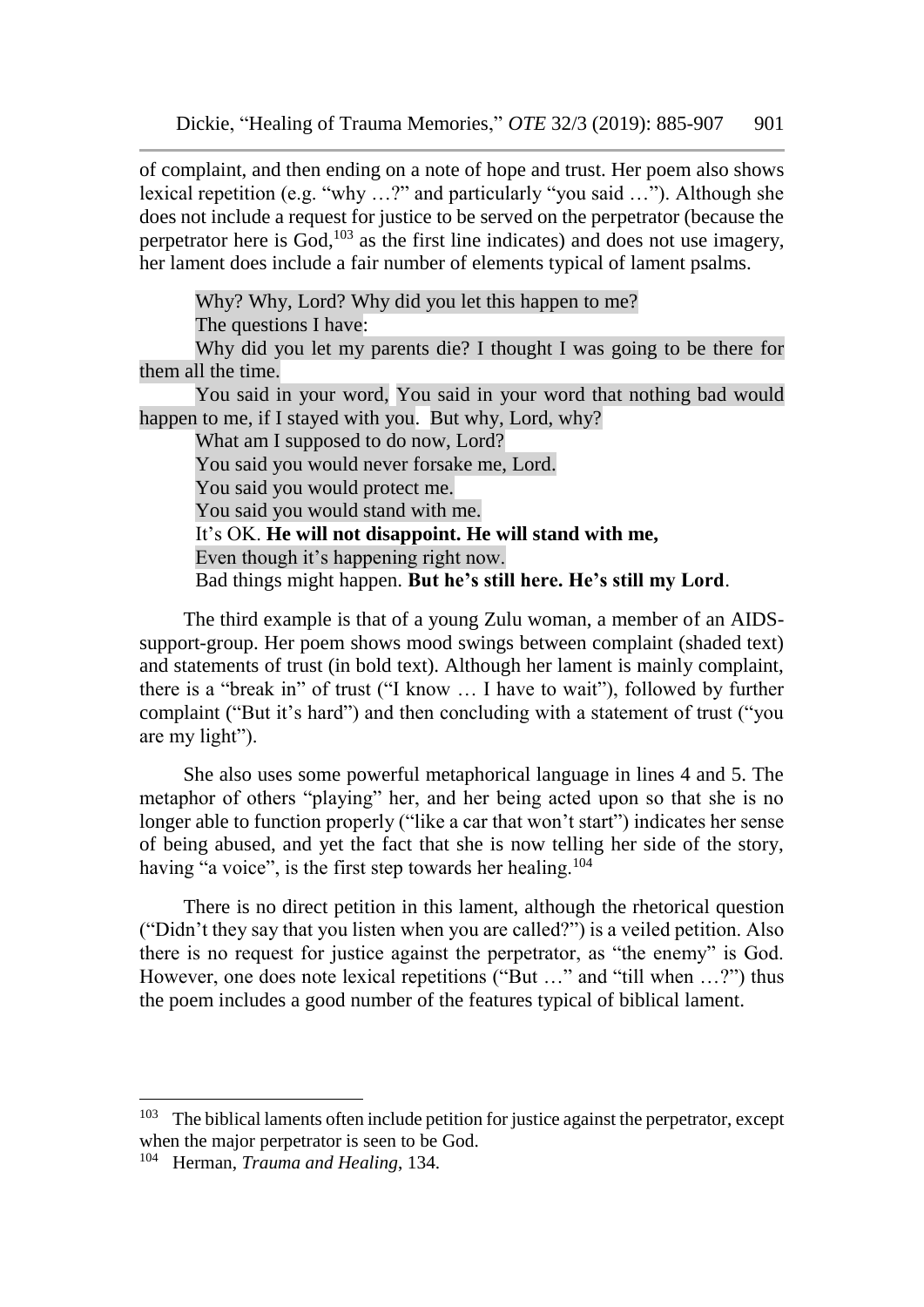My Lord, I sometimes hesitate that you are there, Lord, till when will I suffer? Every time I try to put things together … For how long will people play me? They make me like a car that won't start, a useless one. Till when? Life is not coming together. And you are there, just looking. Didn't they say that you listen when you are called? But you are taking long to answer, But … till when? Till when, my Lord – me leaving my poverty? Others do get help, but me  $-1$ 'm not. **I know my Lord, I have to wait,** But it's hard. **I will stay in the hope, And you are my light.** 

From these examples and the others in the study, it appears that the compositions generally start with complaint and end on a note of hope.<sup>105</sup> What is of interest is that most of the poems include the basic elements of biblical psalms, either deliberately imitating the form of biblical lament or because such elements are intuitively part of the human response to trauma: complaint, request for relief, a need for justice to be served, and hope that things will get better.

Despite the significant tension apparent in the laments, the composers seem to be searching in their honesty for a new reality (either in their physical situation or their interior situation), rather than submitting "in defeat" or simply accepting "God is big and can do what God likes". In their honest grappling with the gap between their experience and what they would like the situation to be, and their confusion of how a supernatural, caring God fits into this gap, their moods swing, but reflect the reality of their internal life. However, the fact that they were able to verbalise their pain and confusion is significant.

# **F CONCLUSIONS**

 $\overline{a}$ 

Much in the theory of trauma therapy supports the possibility that the very act of composing (and then performing) lament can be helpful in contributing to healing for those bearing the pain of some trauma. The empirical compositions also satisfy Villanueva's three criteria in a lament psalm that give the performer the sense of "being heard". First, the sufferer regains a voice, and can tell the story from her perspective. Second, there is the realisation that the perpetrator /enemy will receive justice (as happens in the first example when the speaker asks God to "pay back AR"). All of the empirical laments also include the third

<sup>&</sup>lt;sup>105</sup> This is possibly the result of participants coming from "God-fearing" communities.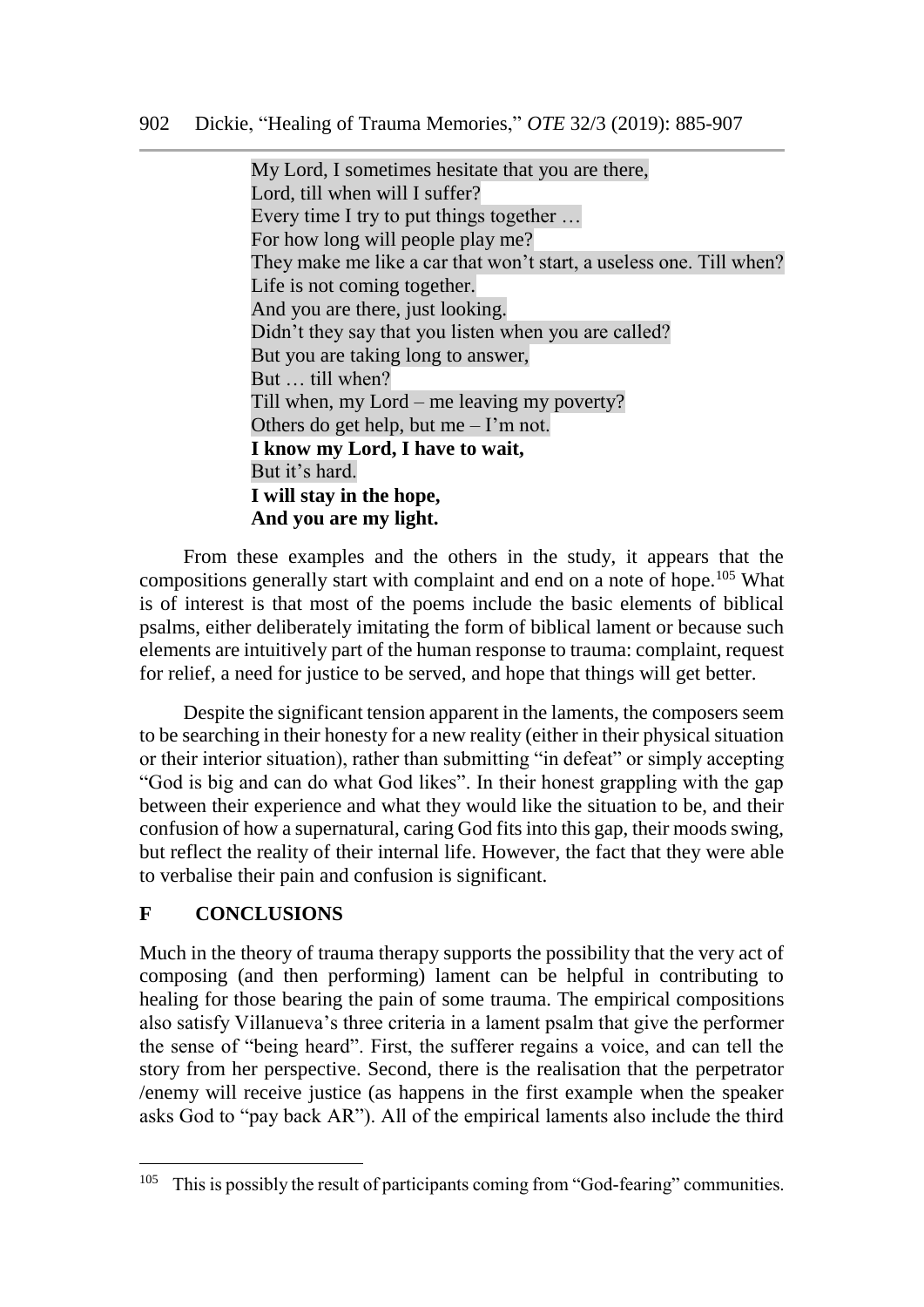criterion, viz. connection with life going forward. They have remembrances of God and/or flashes of hope. Thus, based on both Herman's steps of healing and Villanueva's criteria, it is probable that the participants did gain from the experience of lamenting - socially, physically, and spiritually. Their confidence in themselves improved, they felt understood by others, and they had been able to bring their most painful experiences to God. There is also the possibility that the creative exercise contributed to physical healing in the brain. Thus lament can play a part in the post-trauma healing process, helping sufferers to improve all their relationships: with themselves, with others, and with God.

#### **BIBLIOGRAPHY**

- Allen, Jon G. *Coping with Trauma. Hope through understanding*. Washington: American Psychiatric Publishing, 2005.
- Becker, Eve-Marie. "Trauma Studies and Exegesis. Challenges, Limits and Prospects." Pages 15-29 in *Trauma and Traumatization in Individual and Collective Dimensions. Insights from Biblical studies and Beyond*. Edited by Eve-Marie Becker, Jan Dochhorn, and Else K. Holt, Göttingen: Vandenhoeck and Ruprecht, 2014. [https://doi.org/10.13109/9783666536168.15.](https://doi.org/10.13109/9783666536168.15)
- Blood, Anne J. and Zatorre, Robert J. "Intensely pleasurable responses to music correlate with activity in brain regions implicated in reward and emotion", *Proc Natl Acad Sci* USA, 98 (2001):11818-11823. [https://doi.org/10.1073/pnas.](https://doi.org/10.1073/pnas.%20191355898)  [191355898.](https://doi.org/10.1073/pnas.%20191355898)
- Brett, Elizabeth A. and Ostroff, Robert. "Imagery and Post-Traumatic Stress Disorder: An Overview." *American Journal of Psychiatry*, 142 (1985):417-424. https://doi. org/10.1176/ajp.142.4.417.
- Brewin, Chris R. "A cognitive neuroscience account of posttraumatic stress disorder and its treatment." *Behaviour Research and Therapy,* 39 (2001):373-393. [https://doi.org/10.1016/S0005-7967\(00\)00087-5.](https://doi.org/10.1016/S0005-7967(00)00087-5)
- Brewin, Chris R. and Emily A. Holmes. "Psychological theories of posttraumatic stress disorder." *Clinical Psychology Review*, 23 (2003):339-376. <https://doi.org/10>[.](https://doi.org/10.1016/S0272-7358(03)00033-3)  [1016/S0272-7358\(03\)00033-3.](https://doi.org/10.1016/S0272-7358(03)00033-3)
- Broyles, Craig C. *The Conflict of Faith and Experience in the Psalms. A Form-Critical and Theological Study.* Sheffield: JSOT Press, 1989.
- Caird, George B. *The Language and Imagery of the Bible*. London: Duckworth, 1980.
- Caruth, Cathy. *Trauma. Explorations in Memory*. Baltimore: John Hopkins University Press, 2016.
- Claassens, L. J. "Trauma and Recovery: A New Hermeneutical Framework for the Rape of Tamar (2 Samuel 13)." Pages 177-192 in *Bible through the lens of Trauma.*  Edited by Christopher Frechette and Elizabeth Boase, Atlanta: SBL, 2016. [https://doi.org/10.2307/j.ctt1h1htfd.13.](https://doi.org/10.2307/j.ctt1h1htfd.13)
- Claassens, L.J. "Preaching the Pentateuch: reading Jeremiah's sermons through the lens of cultural trauma", *Scriptura*, 116/2 (2017). Online version: http://doi.org /10.7833/116-2-1313.

Cozolino, Louis L. *The neuroscience of psychotherapy*. New York: WW Norton, 2002.

Craig, Eleanor C. "'Un Imaginable Boundaries': Performativity, Theology, and the Study of Trauma." D.Th thesis, Harvard Divinity School, 2017.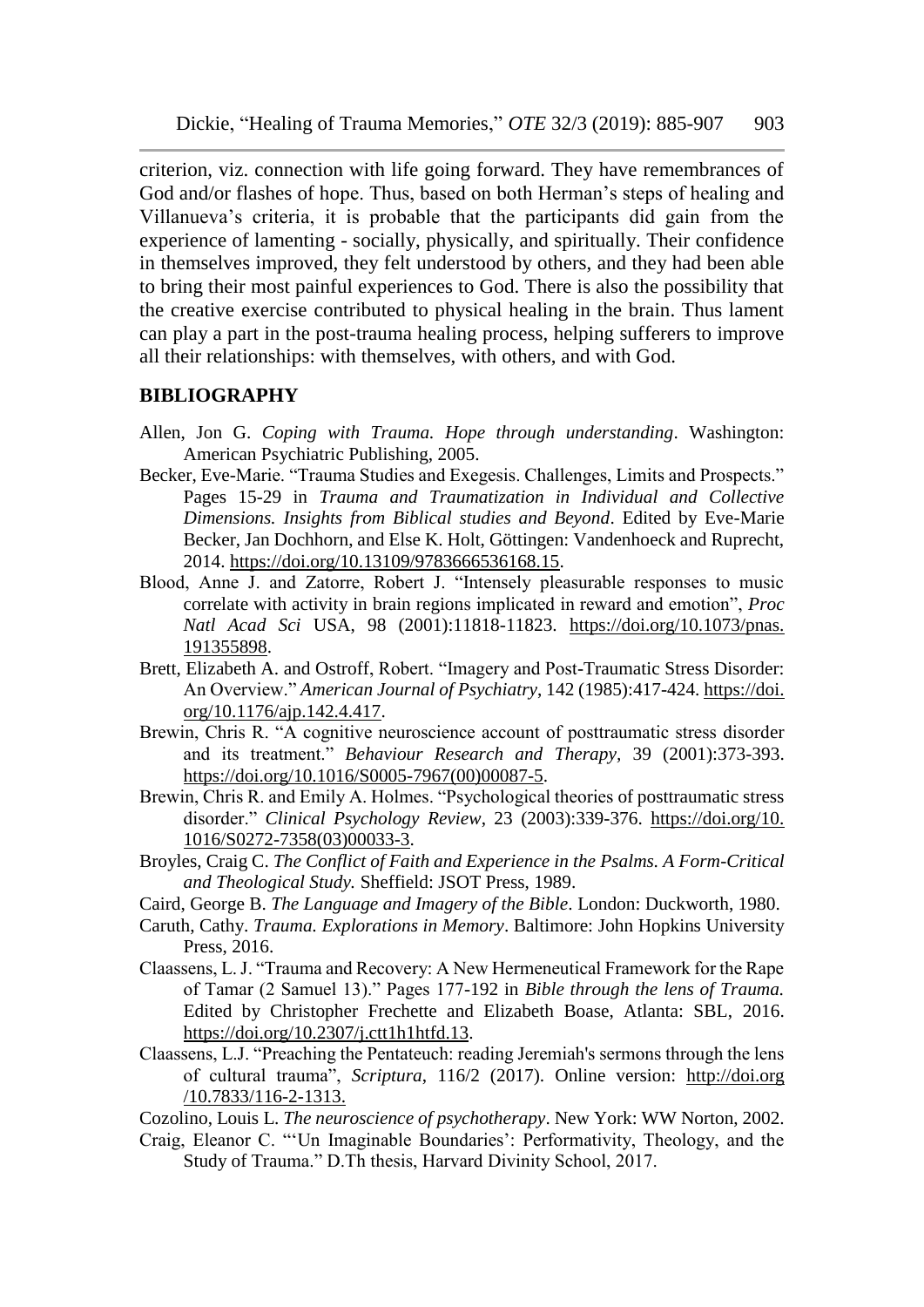- Culler, Jonathan. *Literary Theory: A very short introduction.* Oxford University Press, 2011. [https://doi.org/10.1093/actrade/9780199691340.001.0001.](https://doi.org/10.1093/actrade/9780199691340.001.0001)
- Culler, Jonathan. "Why Lyric?," *PMLA* 123, no. 1 (2008):205. <https://doi.org/10.1632/pmla.2008.123.1.201>
- Dobbs-Allsopp, F.W. "Psalms and Lyric Verse." N.p. Cited 22 October 2019. Online: [https://www.academia.edu/3769980/Psalms\\_and\\_Lyric\\_Verse?email\\_work\\_car](https://www.academia.edu/3769980/Psalms_and_Lyric_Verse?email_work_card=thumbnail) [d=thumbnail.](https://www.academia.edu/3769980/Psalms_and_Lyric_Verse?email_work_card=thumbnail)
- Doidge, Norman. *The brain that changes itself. Stories of personal triumph from the frontiers of brain science.* New York: Penguin Books, 2007.
- Dahood, Mitchell. *Psalms I (1-50)*. Anchor Bible. New York: Doubleday, 1966.
- Denis, Philippe. "Storytelling and Healing." Pages 5–17 in *A Journey towards Healing: Stories of People with Multiple Woundedness in Kwazulu-Natal*. Edited by Denis Philippe, Scott Houser, and Radikobo Ntsimane, Pietermaritzburg: Cluster, 2011.
- Esterhuizen, Elizabeth. "A Study of the Tension between Despair and Hope in Isaiah 7 and 8 from a Perspective of Trauma and Posttraumatic Growth." D.Th thesis, UNISA, 2017.
- Estes, Daniel J. "The Hermeneutics of Biblical Lyric Poetry." *Bibliotheca Sacra* 152, no. 608 (October 1995):413–430.
- Eyerman, Ron. "Social Theory and Trauma," *Acta Sociologica* 56/1 (2013):41-53 [https://doi.org/10.1177/0001699312461035.](https://doi.org/10.1177/0001699312461035)
- Frechette, Christopher G. and Elizabeth Boase. "Defining 'Trauma' as a Useful Lens for Biblical Interpretation." Pages 1-23 in *Bible through the lens of trauma*. Edited by Elizabeth Boase and Christopher G. Frechette, Atlanta: SBL Press, 2016. [https://doi.org/10.2307/j.ctt1h1htfd.4.](https://doi.org/10.2307/j.ctt1h1htfd.4)
- [Garber, David G. Jr.](https://journals.sagepub.com/doi/abs/10.1177/1476993X14561176) "Trauma Theory and Biblical Studies", *Currents in Biblical Research,* (2015). N.p. Cited 22 October 2019. Online: [https://doi.org/](https://doi.org/%2010.1177/1476993X14561176)  [10.1177/1476993X14561176.](https://doi.org/%2010.1177/1476993X14561176)
- Groenewald, Alphonso. ["Micah 4:1-5 and a Judean experience of trauma"](http://www.scielo.org.za/scielo.php?script=sci_arttext&pid=S2305-445X2017000100015), *Scriptura*, 116/2 (2017). N.p. Cited 22 October 2019. On-line: [http://doi.org/10.7833/116-](http://doi.org/10.7833/116-2-1329) [2-1329.](http://doi.org/10.7833/116-2-1329)
- Haney, Micah L. "Reading Joel as a Rhetorical-Therapeutic Response to Trauma." Ph.D thesis, Fuller Theological Seminary, 2019. Cited 22 October 2019. Online: [https://search.proquest.com/openview/2b3fab1acb6ba492980707916d2f2830/1?](https://search.proquest.com/openview/2b3fab1acb6ba492980707916d2f2830/1?pq-origsite=gscholar&cbl=18750&diss=y) [pq-origsite=gscholar&cbl=18750&diss=y.](https://search.proquest.com/openview/2b3fab1acb6ba492980707916d2f2830/1?pq-origsite=gscholar&cbl=18750&diss=y)
- Hawkes, Terence. *Metaphor*. London: Metheun, 1972.
- Herman, Judith L. *Trauma and Recovery. The Aftermath of Violence - From Domestic Abuse to Political Terror.* New York: Basic Books, 1992.
- Hug, Edward. "A Neuroscience perspective on psychodrama." Pages 227-238 in *Psychodrama. Advances in Theory and Practice*. Edited by Clark Baim, Jorge Burmeister and Manuela Maciel, London: Routledge, 2007.
- Janet, Pierre. *Les médications psychologiques.* 3 vols. Paris: Société, 1919-1925, revised 1984.
- Janzen, David. *The Violent Gift. Trauma's Subversion of the Deuteronomistic History's Narrative.* LHB/OTS 561. New York/London: Bloomsbury, 2012.
- Johnson, David R. "Creative Therapies." Pages 112-144 in *Effective Treatments for PTSD*. Edited by E.B. Foa, New York: Guildford, 2000.
- Johnson, Walter R. *The Idea of Lyric: Lyric modes in ancient and modern poetry*. Berkeley: Univ. of California, 1982.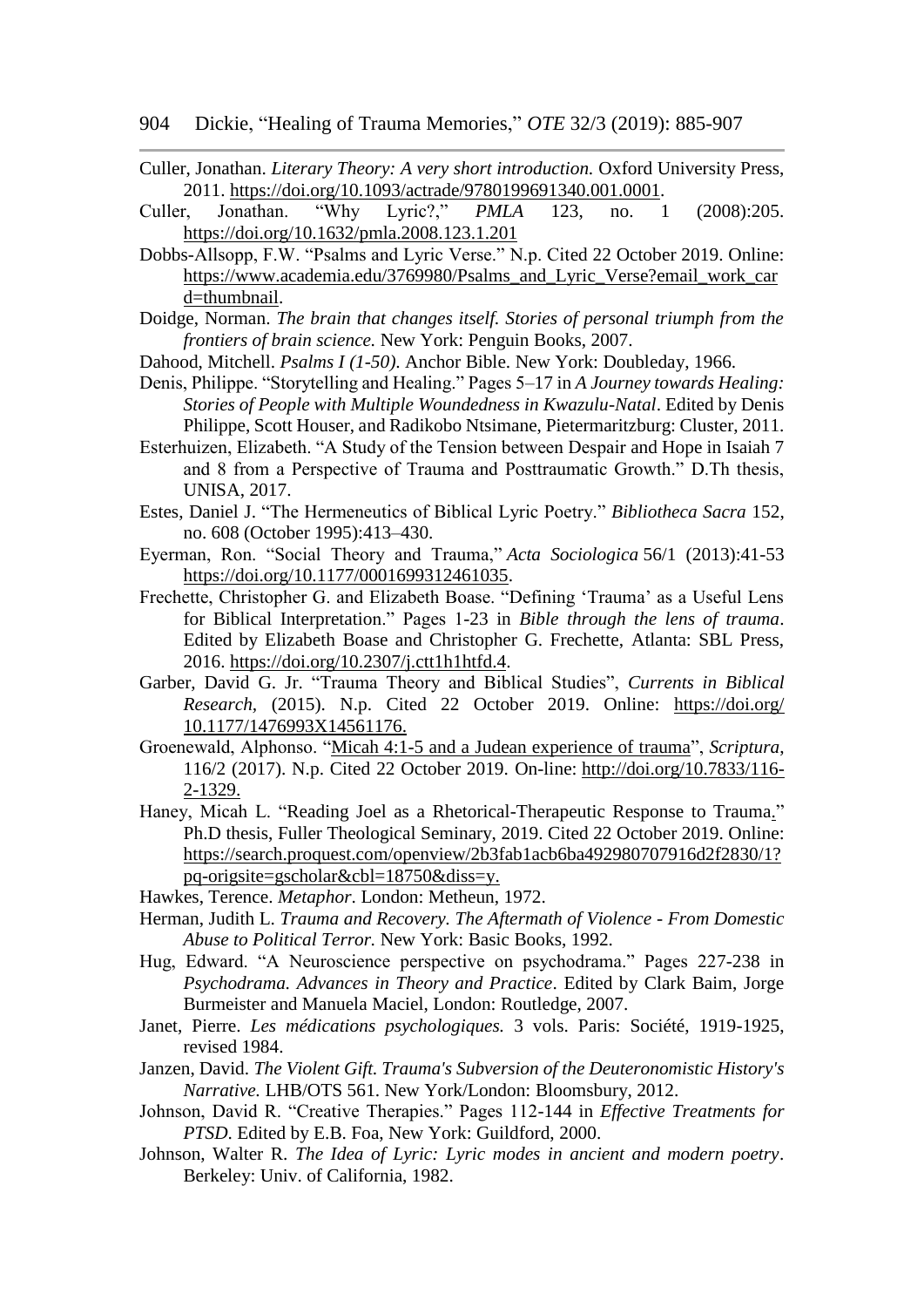- Jones, Serene. "Soul Anatomy: Calvin's Commentary on the Psalms." Pages 265-284 in *Psalms in Community. Jewish and Christian Textual, Liturgical, and Artistic Traditions*. Edited by Harold W. Attridge and Margot E. Fassler, Atlanta: SBL, 2003.
- LeDoux, Joseph. "Emotions: How I've looked for them in the brain." Pages 41-44 in *Neuroscience and the person*. Edited by Robert J. Russell, Nancey Murphy, Theo C. Meyering and Michael A. Arbib, Vatican City State: Vatican Observatory, 2002.
- Linafelt, Tod. "Surviving Lamentations (one more time)." Pages 57-63 in *Lamentations in Ancient and Contemporary Cultural Contexts*. Edited by Nancy C. Lee and Carleen Mandolfo, Atlanta: SBL, 2008.
- Lyon, Emily. "The Spiritual Implications of Interpersonal Abuse: Speaking of the Soul." *Pastoral Psychology*, 59 (2010):233-247. [https://doi.org/10.1007/s11089-](https://doi.org/10.1007/s11089-009-0238-2) [009-0238-2.](https://doi.org/10.1007/s11089-009-0238-2)
- Mays, James L. *Psalms*. Interpretation commentaries. Louisville: John Knox Press, 1994.
- McNally, Richard J. *Remembering Trauma.* Cambridge, MA: Harvard Univ. Press, 2003. [https://doi.org/10.1038/nm1203-1448.](https://doi.org/10.1038/nm1203-1448)
- Medley, Michael. "A Role for English Language Teachers in Trauma Healing", *TESOL Journal*, 3/1 (2012):110-125. [https://doi.org/10.1002/tesj.6.](https://doi.org/10.1002/tesj.6)
- Miller, Patrick D. 1986. *Interpreting the Psalms*. Philadelphia: Fortress Press, 1986.
- Newcomer, John W., Selke, Gregg, Melson, Angela K., Hershey, Tamara, Craft, Suzanne, Richards, Katherine, and Alderson, Arny L. "Decreased memory performance in healthy humans induced by stress level cortisol treatment." *Archives of General Psychiatry*, 56 (1999):527-533. [https://doi.org/10.1](https://doi.org/10.1%20001/archpsyc.56.6.527)  [001/archpsyc.56.6.527.](https://doi.org/10.1%20001/archpsyc.56.6.527)
- Orr, Gregory. *Poetry as Survival.* Athens, GA: The University of Georgia Press, 2002.
- Poser, Ruth. "No Words: The Book of Ezekiel as Trauma Literature and a Response to Exile." Pages 27-48 in *Bible through the lens of Trauma*. Edited by Christopher Frechette and Elizabeth Boase, Atlanta: SBL, 2016.
- Rahim, Jennifer A. "Reflections on Contemporary Christian Theologies of Suffering and the Value of Trauma Literature", MA thesis, Toronto School of Theology, 2016.
- Rausch, Scott L., van der Kolk, Bessel A., Fisler, Rita E., Orr, Scott P., Alpert, Nathaniel M., Savage, Cary R., Fischman, Alan J., Jenike, Michael A., and Pitman, Roger K. "A symptom provocation study of posttraumatic stress disorder using positron emission tomography and script driven imagery", *Archives of General Psychiatry,* 53 (1996):380–387. [https://doi.org/10.1001/archpsyc.1996.](https://doi.org/10.1001/archpsyc.1996.%2001830050014003)  [01830050014003.](https://doi.org/10.1001/archpsyc.1996.%2001830050014003)

Ricoeur, Paul. *The Rule of Metaphor*. Toronto: University of Toronto Press, 1975-1979.

- Rochester, Kathleen. "Reading the Exodus Story Alongside Case Studies of Abuse and Betrayal in Family Relationships", *The Expository Times*, 2018. N.p. Cited 22 October 2019. Online: [https://journals.sagepub.com/doi/abs/10.1177/0014524](https://journals.sagepub.com/doi/abs/10.1177/0014524%20617731664)  [617731664.](https://journals.sagepub.com/doi/abs/10.1177/0014524%20617731664)
- Rollins, Wayne G. "The Bible and Psychology: New Directions in Biblical Scholarship," *Pastoral Psychology*, 45 (1997). N.p. Cited 22 October 2019. [https://doi.org/10.1007/BF02251483.](https://doi.org/10.1007/BF02251483)
- Ross, Allen. *A Commentary on the Psalms, 1:1-41.* Grand Rapids: Kregel, 2011.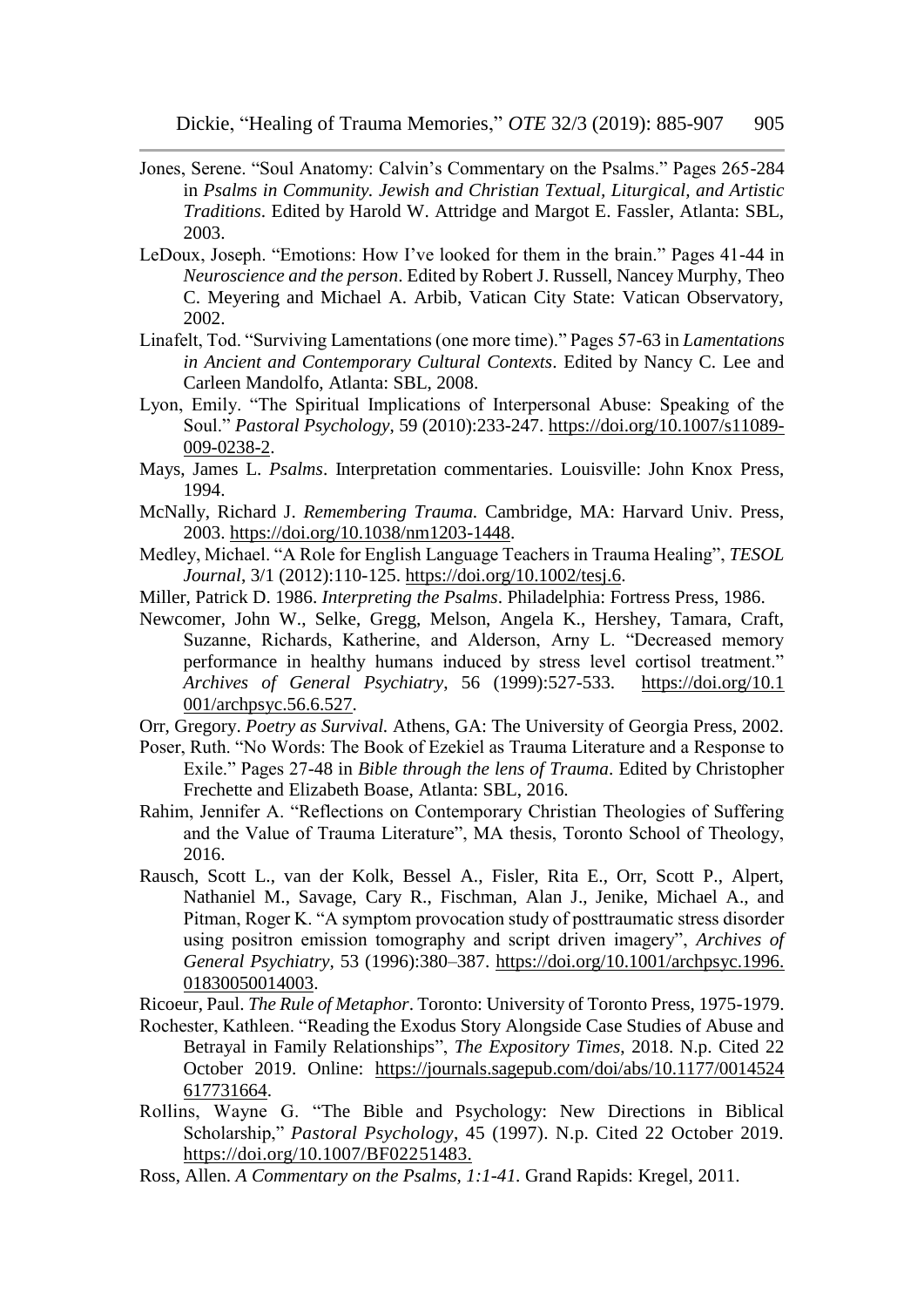Sacks, Sheldon. *On Metaphor*. Chicago: Univ. of Chicago, 1979.

- Schacter, Daniel L. "Implicit Memory: History and Current Status*.*" *Journal of Experimental Psychology: Learning Memory, and Cognition,* 13 (1987):501-518. [https://doi.org/10.1037//0278-7393.13.3.501.](https://doi.org/10.1037/0278-7393.13.3.501)
- Schore, Allan N. "Right-Brain Affect Regulation." Pages 112-144 in *The Healing Power of Emotion.* Edited by Diana Fosha, Daniel J. Siegel, and Marion F. Solomon, New York: Norton, 2009.
- Spronk, Klaas. 2018. "The avenging God of Nahum as comforter of the traumatized", Acta Theologica, 38, suppl. 26 (2018). N.p. Cited 22 October 2019. [https://doi](https://doi.org/10.18820/23099089/actat.Sup26.14)  [.org/10.18820/23099089/actat.Sup26.14.](https://doi.org/10.18820/23099089/actat.Sup26.14)
- Stone, Ken. "Safer texts: Reading Biblical laments in the age of AIDS," *Theology and Sexuality*, 10 (1999):16-27. [https://doi.org/10.1177/135583589900501003.](https://doi.org/10.1177/135583589900501003)
- Strawn, Brent A. "Trauma, Psalmic Disclosure, and Authentic Happiness." Pages 143- 160 in *Bible through the lens of Trauma*. Edited by Christopher Frechette and Elizabeth Boase, Atlanta: SBL, 2016. [https://doi.org/10.2307/j.ctt1h1htfd.11.](https://doi.org/10.2307/j.ctt1h1htfd.11)
- Stulman, Louis. "Reading the Bible through the Lens of Trauma and Art." In Trauma and Traumatization in Individual and Collective Dimensions: Insights from Biblical Studies and Beyond. Edited by Eve-Marie Becker, Jan Dochhorn, and Else Holt, Göttingen: Vandenhoeck & Ruprecht, 2014. [https://doi.org/10.13](https://doi.org/10.13%20109/9783666536168.177)  [109/9783666536168.177.](https://doi.org/10.13%20109/9783666536168.177)
- Stulman, Louis. "Reflections on the Prose Sermons in the Book of Jeremiah: Duhm's and Mowinckel's Contributions to Contemporary Trauma Readings." Pages 125- 142 in *Bible through the lens of Trauma*. Edited by Christopher Frechette and Elizabeth Boase, Atlanta: SBL, 2016. [https://doi.org/10.2307/j.ctt1h1htfd.10.](https://doi.org/10.2307/j.ctt1h1htfd.10)
- Symonds, Martin. "Victim Responses to Terror: Understanding and Treatment." Pages 95-103 in *Victims of Terrorism*. Edited by Frank M. Ochberg and D. Soskis, Boulder, CO: Westview, 1982.
- Tsur, Reuben. *Poetic Rhythm: Structure and Performance.* Sussex: Academic Press, 2012.
- Van der Kolk, Bessel A. and van der Hart, Onno. "The Intrusive Past: The Flexibility of Memory and the Engraving of Trauma." Pages 158-182 in *Trauma. Explorations in Memory*. Edited by Cathy Caruth; Baltimore: John Hopkins University Press, 1995.
- Vaughan-Evans, Awel, Trefor, Robat, Jones, Llion, Lynch, Peredur, Jones, Manon W., and Thierry, Guillaume. "Implicit Detection of Poetic Harmony by the Naïve Brain", *Frontiers in Psychology* (2016). N.p. Cited 22 October 2019. [https://doi.org/10.3389/fpsyg.2016.01859.](https://doi.org/10.3389/fpsyg.2016.01859)
- Villanueva, Federico G. *The Uncertainty of a Hearing. A study of the sudden change of mood in the psalms of lament*. Leiden: Brill, 2008. [https://doi.org/10.1163](https://doi.org/10.1163%20/ej.9789004168473.i-290)  [/ej.9789004168473.i-290.](https://doi.org/10.1163%20/ej.9789004168473.i-290)
- West, Gerald O. "Between Text and Trauma: Reading Job with people living with HIV." Pages 209-230 in *Bible through the lens of Trauma.* Edited by Christopher Frechette and Elizabeth Boase, Atlanta: SBL, 2016. [https://doi.org/10.2307/](https://doi.org/10.2307/%20j.ctt1h1htfd.15)  [j.ctt1h1htfd.15.](https://doi.org/10.2307/%20j.ctt1h1htfd.15)
- Westermann, Claus. *The Living Psalms.* Trans. J.R. Porter. Edinburgh: T&T Clark, 1989.

\_\_\_\_\_\_. *Praise and Lament in the Psalms*. USA: John Knox Press, 1981.